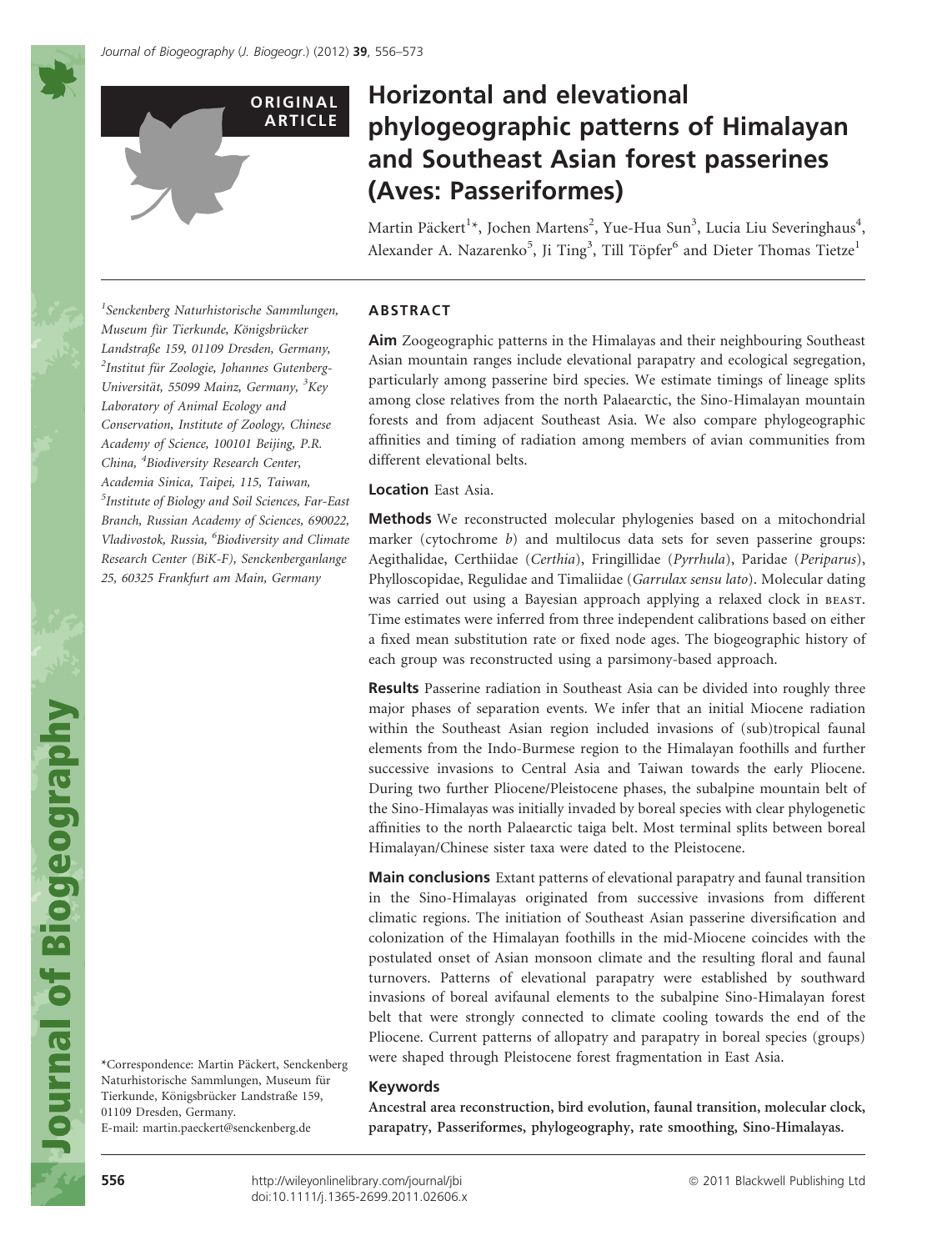## INTRODUCTION

One important hotspot of avian biodiversity in the Northern Hemisphere comprises several large Eurasian mountain ranges: the Himalayan mountains, the neighbouring sub-Himalayan Indo-Burmese region, and the south-western Chinese mountain systems of the provinces Gansu, Qinghai, Sichuan, Shaanxi, Yunnan and forested regions of south-eastern Tibet (Roselaar et al., 2007). Fifteen Himalayan bird species are entirely endemic, and four Endemic Bird Areas (EBA) defined by BirdLife International (Stattersfield et al., 1998) largely or partly overlap with the Himalayas. Given the growing focus on molecular methods and bioacoustics in avian systematics, some passerine genera were recently re-evaluated (Alström, 2006; Rheindt, 2006; Martens et al., 2011). As a result of such taxonomic progress, a large number of subspecies were promoted to species level, and these constitute the largest part of a recent increase in currently accepted species numbers (review in Sangster, 2009). Nevertheless, several Asian bird species were in fact described as new to science, with a focus on cryptic taxa in species-rich genera such as leaf-warblers, Phylloscopidae (two recent examples are Phylloscopus occisinensis Martens et al., 2008 and Phylloscopus calciatilis Alström et al., 2010).

The zoogeographic composition of the Himalayan avifauna has been analysed mainly on a horizontal plane (Martens & Eck, 1995; Johansson et al., 2007; Renner & Rappole, 2011). However, efforts have been made to categorize the elevational zonation of avian communities in the Himalayas with affinities to different zoogeographic regions. Zuxiang (1982) distinguished four different elevational zones from the southern slopes of the Himalayas that comprised an exclusively Oriental avifauna below 2600 m a.s.l. and a Palaearctic avifauna above 3200 m, with a transition zone in between. Martens (1984) compared regional distribution patterns of Himalayan birds, mammals and arthropods, and drew similar conclusions: species of the moist subalpine forests (Rhododendron–coniferous zone up to the tree line; 2800–4200 m a.s.l.) appear to reach further north into south-western China and have closest relatives in the northern parts of the Palaearctic, whereas tropical Oriental species reached the Himalayas from the south along the river valleys and today rarely occur above 2000 m (Martens, 1984; Fig. 1).

The large number of molecular studies from the past 10 years on Himalayan and Southeast Asian birds focused mainly on systematic and taxonomic problems, and used a phylogenetic rather than a phylogeographic approach. Price & Gross (2005) postulated in situ speciation within the Himalayas, but Johansson et al. (2007) refuted that hypothesis, based on their comprehensive reconstruction of the biogeographic history of Old World warblers (genera Phylloscopus and Seicercus). They suggested that Himalayan warblers originated from dispersal or range expansion of an ancestral species into the Himalayas from the east. Most warbler species pairs included in the latter study were estimated to have diverged earlier than the Pleistocene, except for a few splits separating Himalayan endemics from their parapatric Chinese sister species (Johansson et al., 2007). In a recent comparative study, genetic lineage splits between Himalayan and Chinese sister taxa from five passerine genera were dated to a time interval of 0.3–4 Ma, with most confidence intervals overlapping the Pliocene–Pleistocene boundary (Päckert et al., 2009).

In this paper, we compare phylogeographic reconstructions based on mitochondrial and concatenated multi-gene sequence data for several passerine genera from seven families. We provide time estimates for the phylogeographic splits between Himalayan species and their close relatives from adjacent biogeographic regions, inferred from molecular dating using a Bayesian approach. Apart from the horizontal scenarios, we distinguish between avian communities from three elevational ecozones in the Himalayas and the neighbouring Chinese mountains in order to reconstruct separate timelines for subalpine communities of the higher elevations and for the (sub)tropical communities of the foothills. Complex patterns of elevational parapatry in the Himalayas and adjacent Chinese and Southeast Asian mountain systems are particularly apparent in treecreepers, leaf-warblers and tits, but the timing and circumstances of their origin are yet to be fully understood (Martens & Eck, 1995; Martens et al., 2011). In a comparative approach across seven passerine families, we evaluate whether a common phylogenetic pattern can be inferred for congruent Eurasian zoogeographic patterns, and whether lineage separa-



Figure 1 (a) Key forest regions for Southeast Asian birds, bioregions F01–F09 modified after Collar et al. (2001). (b) Frequent phylogeographic pattern among closest relatives of congeneric Eurasian passerines according to molecular data (this study; cf. Päckert et al., 2009).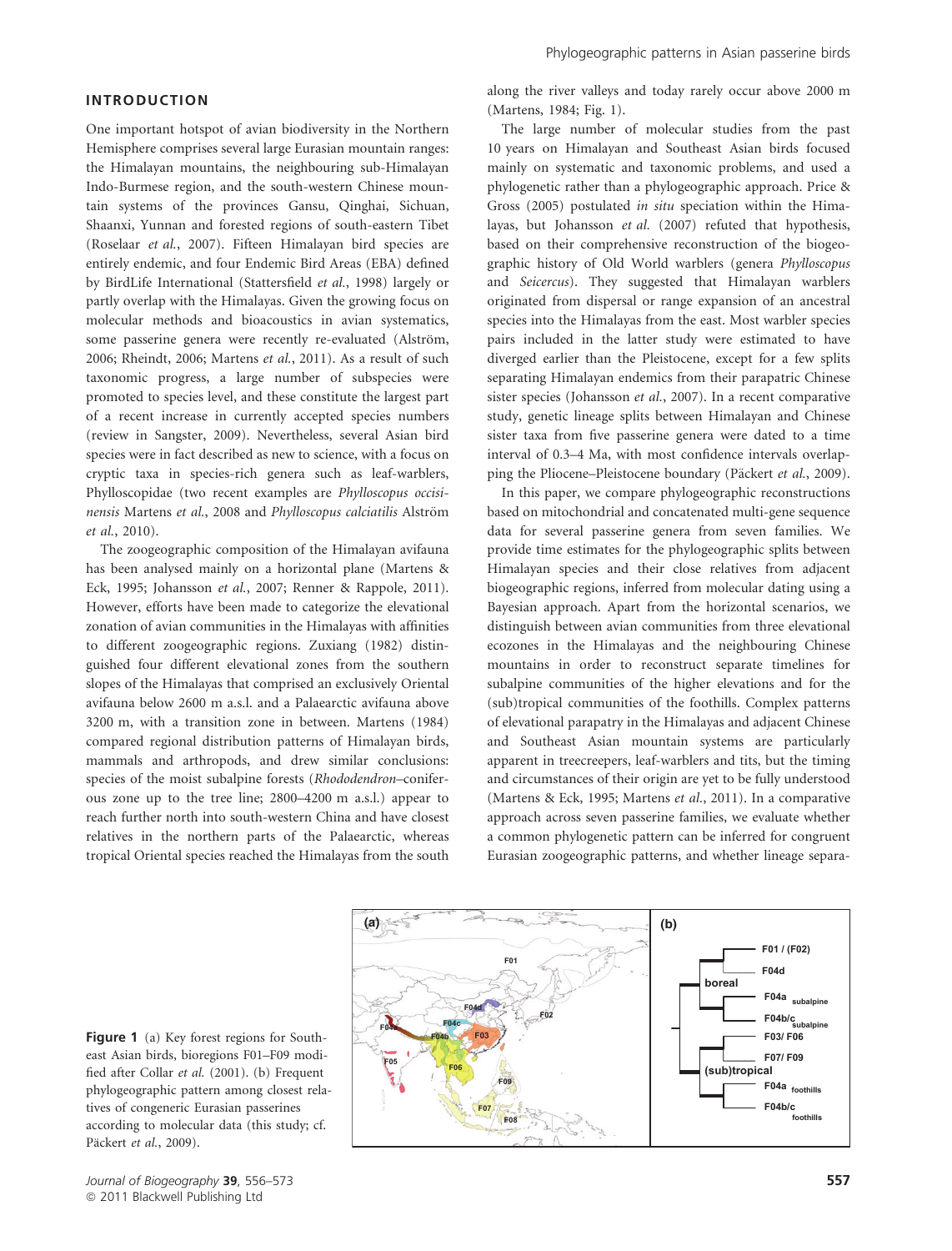tion among horizontally adjacent bioregions or ecoregions at different elevations can be dated back to the same evolutionary time periods.

# MATERIALS AND METHODS

# Sequence data

We compiled mitochondrial cytochrome  $b$  (cyt  $b$ ) sequence data from several previous phylogenetic studies and compared these focusing on phylogeographic patterns and age estimates for lineage splits among Sino-Himalayan populations (subspecies). The following north Palaearctic and Southeast Asian passerine families/genera were studied (list of materials, sequence accession numbers and references are given in Appendix S1 in the Supporting Information): crests and kinglets of the genus Regulus (Regulidae); tits and chickadees of the family Paridae, with a focus on coal tit and allies of genus Periparus; treecreepers of the genus Certhia (Certhiidae); long-tailed tits and bushtits of the family Aegithalidae; bullfinches of the genus Pyrrhula (Fringillidae); laughingthrushes of several different groups (Timaliidae; see below); and Palaearctic and tropical species of Old World leaf-warblers of the genera Phylloscopus and Seicercus (Phylloscopidae).

Molecular dating was performed based on cyt b data alone, and based on concatenated sequence data sets comprising both mitochondrial and nuclear genes for all genera: 16S rDNA (16S), 12S rDNA (12S), control region (CR), NADH dehydrogenase, subunit 2 (ND2), fibrinogen intron 7 (fib7), myoglobin intron 2 (myo2), glyceraldehyde-3-phosphate dehydrogenase intron 11 (GAPDH11), transforming growth factor beta intron 2 (TGFB2) and ornithine decarboxylase introns 6–7 (ODC6) (the combinations of markers differ slightly among genera). For tits, chickadees, treecreepers, kinglets and some Old World warblers, these additional genetic markers had to be newly amplified and sequenced from the material of the original studies (see Appendix S1). Primer pairs, polymerase chain reaction (PCR) settings and sequencing conditions for 16S rDNA, GAPDH and fibrinogen intron 7 followed Päckert et al. (2010), and for amplification of myoglobin and 12S rDNA we followed the protocols in Johansson et al. (2007).

Apart from those genera that included Palaearctic species, we analysed a further cyt  $b$  data set of the predominantly (sub)tropical Southeast Asian laughing-thrushes of genus Garrulax (sensu Dickinson, 2003; Appendix S1), with a focus on the subfamily Leiothrichinae. This group was shown to be a monophyletic subclade of the Timaliidae tree (Gelang et al., 2009) and was consequently ranked as a family of its own by some authorities (Leiotrichidae: Gill & Donsker, 2011). The monophyly of the subgenera Trochalopteron and Ianthocincla received good support from molecular data analyses by Luo et al.  $(2008)$ . The Timaliidae data set also included cyt  $b$ sequences of Sino-Himalayan wren babblers of the genus Pnoepyga: a taxon that was recently shown to be not closely related to Timaliidae (Gelang et al., 2009).

With respect to taxonomy and nomenclature, we adhere largely to Dickinson (2003), except for laughing-thrushes (sensu Collar & Robson, 2007) and for some species splits in Paridae (see Päckert & Martens, 2008) and Phylloscopidae (see Martens et al., 2011).

# Biogeographic regions – horizontal pattern

The key forest regions for Southeast Asian bird taxa investigated here are shown in Fig. 1a. The map is slightly modified from that of BirdLife International (Collar et al., 2001, p. 22). Forest regions are as follows: F01, north Palaearctic boreal and temperate forests: Siberian taiga belt southwards to forested areas of Mongolia; F02, Japanese temperate forests (for ancestral range reconstruction subsumed under F01, Palaearctic bioregion); F03, south Chinese (sub)tropical forests: southeastern continental China, forest regions east of the Sichuan Basin to the eastern Pacific coast, southwards to the border of Guangxi and north-eastern Vietnam, including Taiwan (F03T); F04, Sino-Himalayan mountain forests: the term 'Sino-Himalayas' is frequently used in the sense of a biogeographic/zoogeographic region of its own. However, because several of our target species (groups) show a strong phylogeographic structure, we further subdivided F04 (sensu Collar et al., 2001) as follows: F04a, western and central Himalayas: western Himalayas from around the Arun Valley (eastern Nepal) westwards to Hindukush; F04b, eastern Himalayas: from the Arun Valley eastwards to the mountains of the Indo-Burmese region including Chin Hills and parts of south Yunnan; F04c, central and south-western China: mountainous and forested areas of central/northern Yunnan, Sichuan, south Gansu, parts of Shaanxi, Qinghai and forested regions of Tibet; F04d, north-eastern China: mountainous forests of Hebei, Nei Mongol and adjacent forested provinces; F05, Indian peninsula and Sri Lankan forests; F06, continental Southeast Asian lowland forests: forested Thailand, Vietnam, Laos, Cambodia and parts of southern Yunnan, Hainan; F07, F08, F09, Sundaland forests, Wallacea and Philippine tropical forests (for ancestral range reconstructions treated as a single bioregion); Central Asia: the Tien Shan-Altai mountain system, including parts of Pamir (not included in Collar et al., 2001).

# Terrestrial ecoregions of Sino-Himalayan mountain forests – elevational pattern

For inter-species comparison, we distinguish three categories of mountain forest ecoregions in the Himalayas embracing different elevational belts characterized by climate, vegetation and avian communities (following Wikramanayake et al., 2001; details at http://www.worldwildlife.org). Species ranges can largely overlap between ecozones and therefore the affiliation of a species to its respective ecozone refers to the maximum elevational extent of its breeding area. Data on the elevational extent of breeding ranges in the Himalayas and Chinese mountain ranges were inferred from the literature (Appendix S1) and from field trip databases (J. Martens: tissue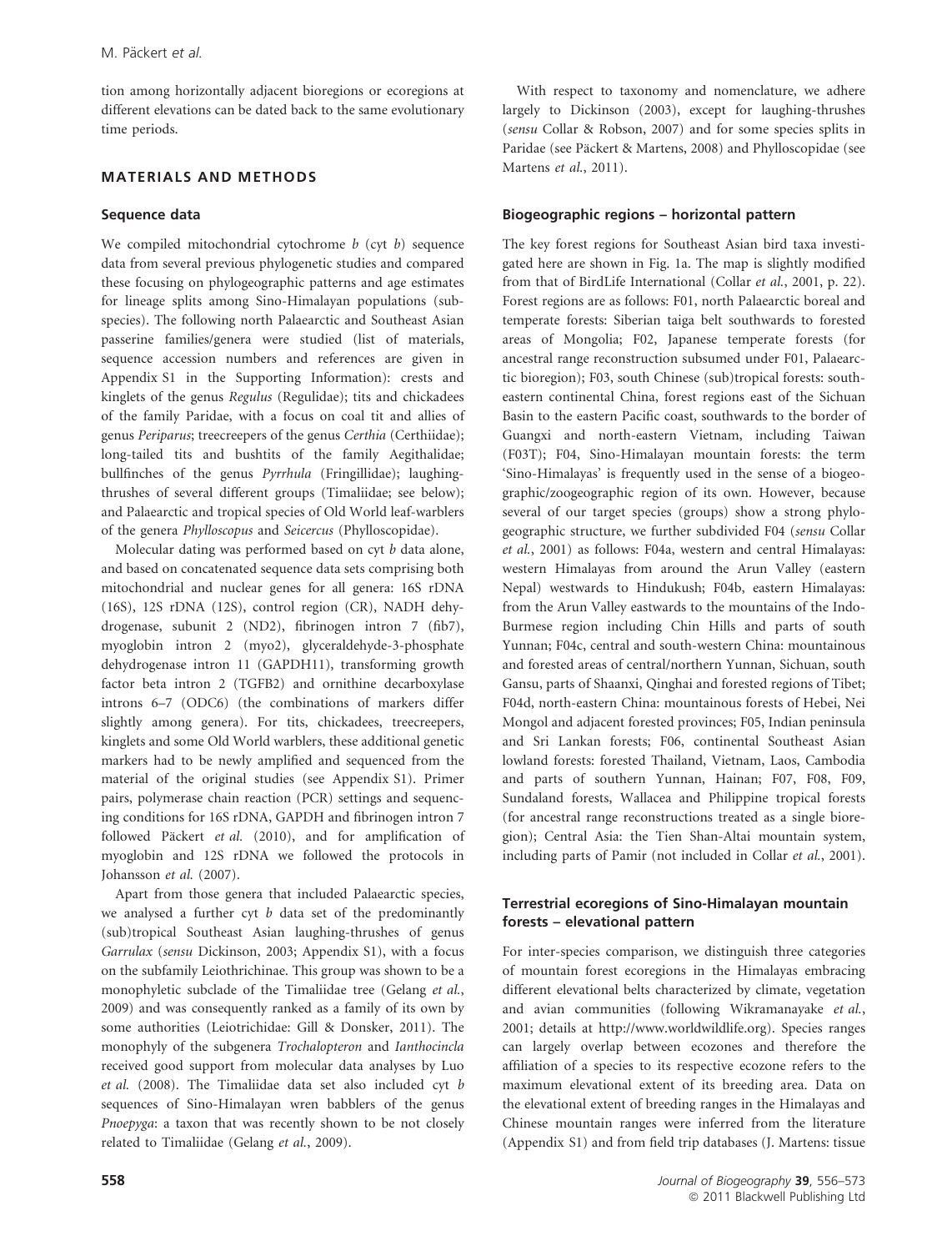samples collected and sound documents recorded from 1970 to 2010; Appendix S1). Georeferenced data points and locality data were inferred from the field and collection databases of J. Martens at the Institute of Zoology, University of Mainz (e.g. 307 records for Paridae, 232 for Phylloscopidae).

The three ecoregions are:

Himalayan Subalpine Conifer Forests (ecoregions 28 and 29 according to Wikramanayake et al., 2001, pp. 340–345). Forests of this ecoregion are dominated by spruce (Picea smithiana), firs (three Abies species), junipers (Juniperus indica, J. recurva) and other evergreens, about 30 Rhododendron species grow in the rich understorey. The subalpine conifer belt reaches up to the tree line at 3000–4000 m; however, the breeding areas of some typical subalpine passerine species extend even up to the higher elevations of the Himalayan and Tibetan Plateau alpine steppe above the tree line.

Himalayan Broadleaf Forests (ecoregions 26 and 27 according to Wikramanayake et al., 2001, pp. 335–340). The Himalayan evergreen and deciduous broadleaf forests of median and lower elevations (above 2000–3000 m; overlapping with mixed coniferous forests up to 3500 m) are dominated by oak (Quercus) species and have a dense understorey of mosses and ferns. Maples (Acer campbellii), Nepal alders (Alnus nepalensis) and common walnuts (Juglans regia) dominate the deciduous forests at these elevations. Only occasionally, the typical passerine character species of that ecoregion are found above 4000 m. In our study, the corresponding conifer belts of upper and median elevations from two Indo-Burmese forest regions are subsumed under ecoregion B: northern Triangle temperate forests and north-east India–Myanmar pine forests (ecoregions 76 and 77 according to Wikramanayake et al., 2001).

Himalayan Subtropical Broadleaf and Pine Forests (ecoregions 25 and 31 according to Wikramanayake et al., 2001, pp. 332–335, 347–349). The subtropical Himalayan broadleaf forests include a number of different forest types, such as dry evergreen stands of Olea cuspidata, dry Siwalik sal (Shorea robusta), and moist mixed deciduous and wet broadleaf hill forests. Subtropical pine forests extend from the dry western Kali Gandaki valley in western to central Nepal and wetter forests of the eastern Himalayas. They are dominated by chir pines (Pinus roxburghii) and range between 1000 and 2000 m in central Nepal. South China–Vietnam subtropical evergreen forests (ecoregion 75 according to Wikramanayake et al., 2001) represent a transitional zone between Southeast Asian tropical forests and subtropical/mixed forests of southern China.

#### Inference of phylogeny and molecular dating

For this study, the time to the most recent common ancestor (TMRCA) was estimated for Sino-Himalayan sister taxa and for their closest relatives from adjacent biogeographic regions using a relaxed uncorrelated lognormal clock approach as implemented in beast v. 1.4.8 (Drummond & Rambaut, 2007). Molecular dating for our seven study groups was carried out using three independent approaches, as follows.

1. In order to provide a rough estimate of divergence times between mitochondrial lineages, we applied a fixed mean substitution rate of 0.0105 substitutions per site per lineage per million years to the cyt  $b$  data sets – this estimate resulted from a re-evaluation by Weir & Schluter (2008) of more than 90 different avian clock calibrations.

2. Taking into account that substitution rates might differ substantially among mitochondrial and nuclear genes, and might even differ in the same gene among closely related avian taxa (Ruokonen & Kvist, 2002), we carried out independent runs using one to five fixed age constraints assigned to given nodes of the phylogenies in each independent run with each data set (see below and Table 1).

3. Because inference of phylogeny from mitochondrial and nuclear data might result in conflicting topologies (Bensch et al., 2006), we ran a third independent analysis using the same fixed node ages as under the second approach with multi-gene sequence data sets for six species groups.

We chose a lognormal relaxed clock model (see Drummond et al., 2006) for all sequence data sets. TMRCA was estimated for several subsets of taxa defined with BEAUTI v. 1.4.8. For the runs with beast, the length of the Markov chain was set to 10,000,000 generations and log parameters were sampled every 1000th generation. In each run with BEAST, the 'auto-optimize' option was activated. Linearized consensus trees, including posterior probabilities, were inferred from the tree output files (concatenated sequence data sets) using TREEANNOTATOR V. 1.4.8 (as implemented in beast) with the burn-in parameter set to 3000 and node heights set to 'mean heights'. Time estimates of lineage splits and mean substitution rates were inferred from the log output files using Tracer v. 1.4 (Rambaut & Drummond, 2007). For analysis of the cyt b sequence data, we additionally applied to the data best-fit model parameters, as estimated with MRMODELTEST 2.3 (Nylander, 2004), by setting the initial values of prior distributions accordingly for each parameter. For concatenated data sets, the input sequence data were partitioned manually according to the different gene fragments in the XML file generated with BEAUTI. The GTR and HKY models, respectively, were a priori assigned to each partition according to the estimates with MRMODELTEST. Model settings for the different gene partitions are provided for each passerine study group in Appendix S2.

#### Time constraints and fixed node ages

Several key nodes of the molecular input trees (TMRCA of taxon subsets in beast) were constrained to age estimates for palaeogeographic events that should correspond roughly to lineage splits between genetic lineages: ages of volcanic islands, submergence or emergence of land bridges, etc. (cf. Fleischer et al., 2006; Päckert et al., 2007; Rheindt et al., 2009). As time estimates for most events comprise time ranges such as between oldest and youngest lava flows (available for all Canary Islands and Azores), rather than a single fixed age, several nodes of input trees were constrained to a minimum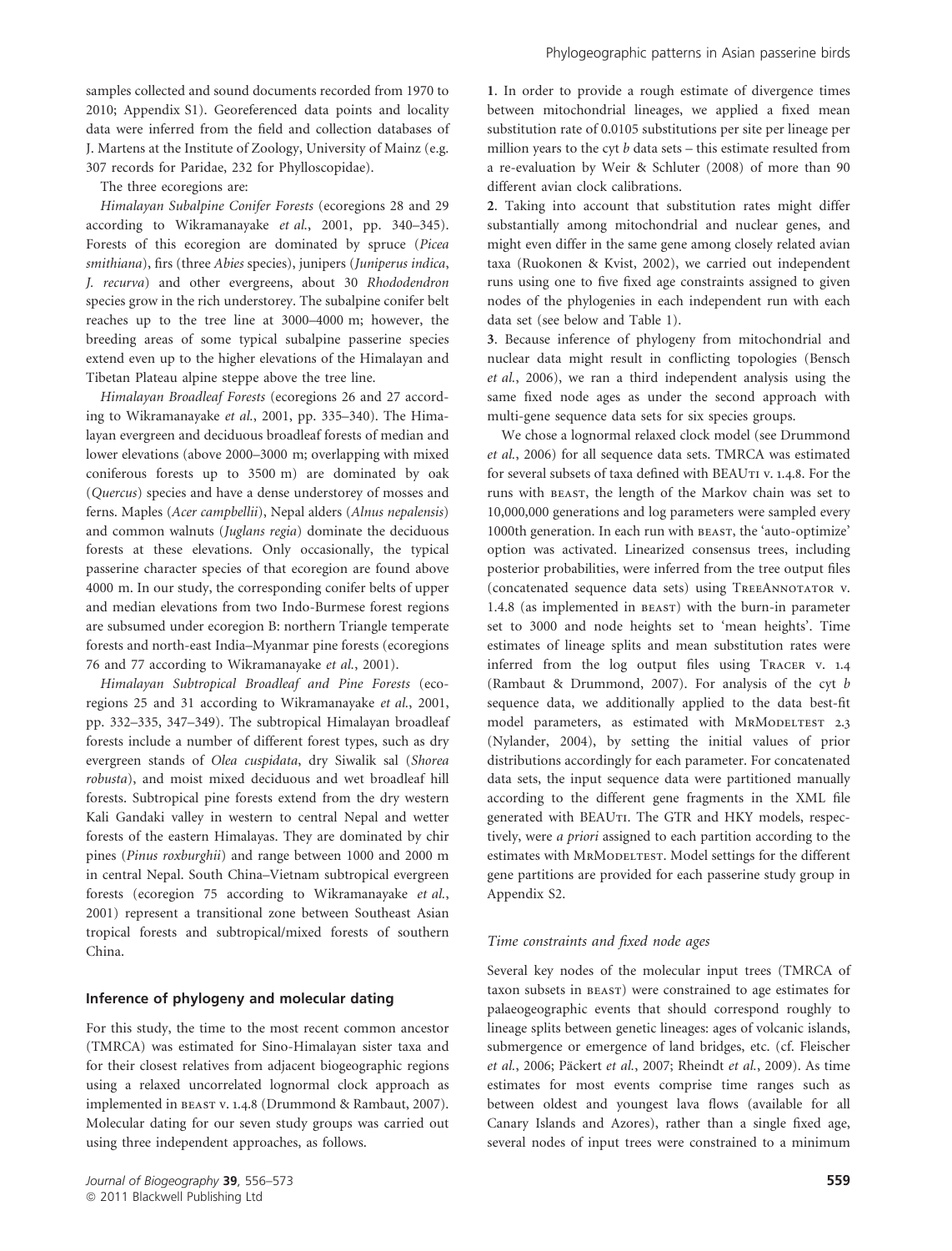| Event       | Split                    | Genus        | Upper  | Lower | Reference                 |
|-------------|--------------------------|--------------|--------|-------|---------------------------|
| LB          | Nearctic/Palaearctic     | Regulus      | 10.0   | 4.8   | Hopkins (1967)            |
|             |                          | Pinicola     | (14.0) |       | Gladenkov et al. (2002)   |
|             |                          | Certhia      |        |       |                           |
|             |                          | Aegithalos   |        |       |                           |
|             |                          | Poecile      |        |       |                           |
| <b>ISL</b>  | Continent/Canary Islands | Regulus      | 5.96   | 1.22  | Ancochea et al. (1990)    |
|             |                          | Cyanistes    |        |       | Krijgsman et al. (1999)   |
|             |                          | Phylloscopus |        |       |                           |
|             |                          | Fringilla    |        |       |                           |
| <b>ISL</b>  | East/West Canary Islands | Regulus      |        |       |                           |
|             | to La Palma              | Cyanistes    | 1.77   |       | Ancochea et al. (1990)    |
|             | to El Hierro             | Cyanistes    | 1.22   |       | Ancochea et al. (1990)    |
| <b>ISL</b>  | Continent/Azores         | Regulus      |        |       |                           |
|             |                          | Pyrrhula     | 0.88   |       | Johnson et al. (1998)     |
| <b>ISL</b>  | East/West Azores         | Regulus      | 0.20   |       | Johnson et al. (1998)     |
|             |                          |              |        |       | Chovellon (1982)          |
| LB          | Europe/North Africa      | Certhia      | 5.96   |       | Krijgsman et al. (1999)   |
|             |                          |              |        |       | ('Messinian crisis')      |
| <b>CONT</b> | East/West Palaearctic    | Phylloscopus | 2.4    | 0.18  | West (1988) (Pleistocene) |

Table 1 Time constraints applied as upper and lower bound of time to most recent common ancestor priors for molecular age dating with beast for different genera of forest passerines.

Concerned nodes correspond to major geographic lineage splits.

Age estimates for palaeogeographic events (ISL, volcanic island formation; LB, opening and closing of land bridges; CONT, continental events) given in Ma.

The split among Nearctic and Palearctic sister clades was assigned to different upper bounds in comparative independent runs in Aegithalidae only.

and a maximum age. Time estimates for those palaeogeographic events used as calibration points shown in Table 1 roughly follow Päckert et al. (2007). However, time constraints for a presumed faunal interchange via land bridges were set to broader time intervals than those of the earlier studies. We broadened these time intervals because all former calibrations based on a time interval for the Pliocene opening of the Bering Strait of 4.8–7.4 Ma (Gladenkov et al., 2002) always dated splits between Palaearctic and Nearctic sister taxa to the upper bound of this time constraint (cf. Päckert et al., 2007, 2009). Thus, mitochondrial lineages of these Eurasian/North American sister taxa might not have segregated through allopatric disjunction of a formerly Holarctic species, as assumed in former studies, but through intercontinental dispersal via the Bering land bridge during a rather long time of faunal interchange. We therefore set the time constraint for the Palaearctic/Nearctic faunal interchange to a broad interval from 10 Ma (beginning of a major faunal interchange via Beringia; Hopkins, 1967) to 4.8 Ma (lower bound of Pliocene opening of Bering Strait; Gladenkov et al., 2002). In order to control for unexpectedly high cyt b substitution rate estimates for our Aegithalidae data set, we carried out further runs with an even larger time constraint for the Nearctic–Palaearctic split, setting the upper TMRCA prior bound to 14 Ma (assuming possible faunal interchange via a continuous coniferous forest belt across Beringia until the Pliocene Opening of the Bering Strait; cf. Sanmartín et al., 2001).

We also expanded the time constraint for the invasion of Palaearctic faunal elements to the Canary Islands (in this study, Phylloscopus canariensis, Regulus regulus teneriffae, Cyanistes teneriffae) from 5.96 Ma (beginning of the Messinian crisis; Krijgsman et al., 1999) to 1.22 Ma (last phase of volcanic eruptions on El Hierro; Ancochea et al., 1990; but see Fernández-Palacios et al., 2011 for slightly younger ages). Volcanic ages of islands used as upper and/or lower TMRCA bounds are given in Table 1. For molecular dating of the leafwarbler tree we added a further constraint to two nodes uniting different allopatric taxa of the former chiffchaff complex, which, according to their extant distribution patterns and former dating approaches separated through glacial forest range fragmentation (in this study: Phylloscopus collybita collybita versus P. c. tristis and P. sindianus sindianus versus P. s. lorenzi). We therefore set the upper and lower TMRCA bounds to the maximum estimate range for the beginning and end of the Pleistocene (2.4–0.18 Ma; West, 1988; see Table 1).

## Historical biogeography

We inferred ancestral distributions of the clades in each of our study groups using the ancestral states reconstruction package as implemented in Mesquite v. 2.5 (Maddison & Maddison, 2008). As the best and most robust phylogenetic hypotheses we used Bayesian trees resulting from Bayesian inference of phylogeny with MrBayes v. 3.1.2. (Huelsenbeck & Ronquist, 2001) based on multi-gene data sets. Bayesian trees were incorporated into the corresponding MESQUITE files and slightly adjusted in the tree window: clades with posterior probability support lower than 0.95 were collapsed in all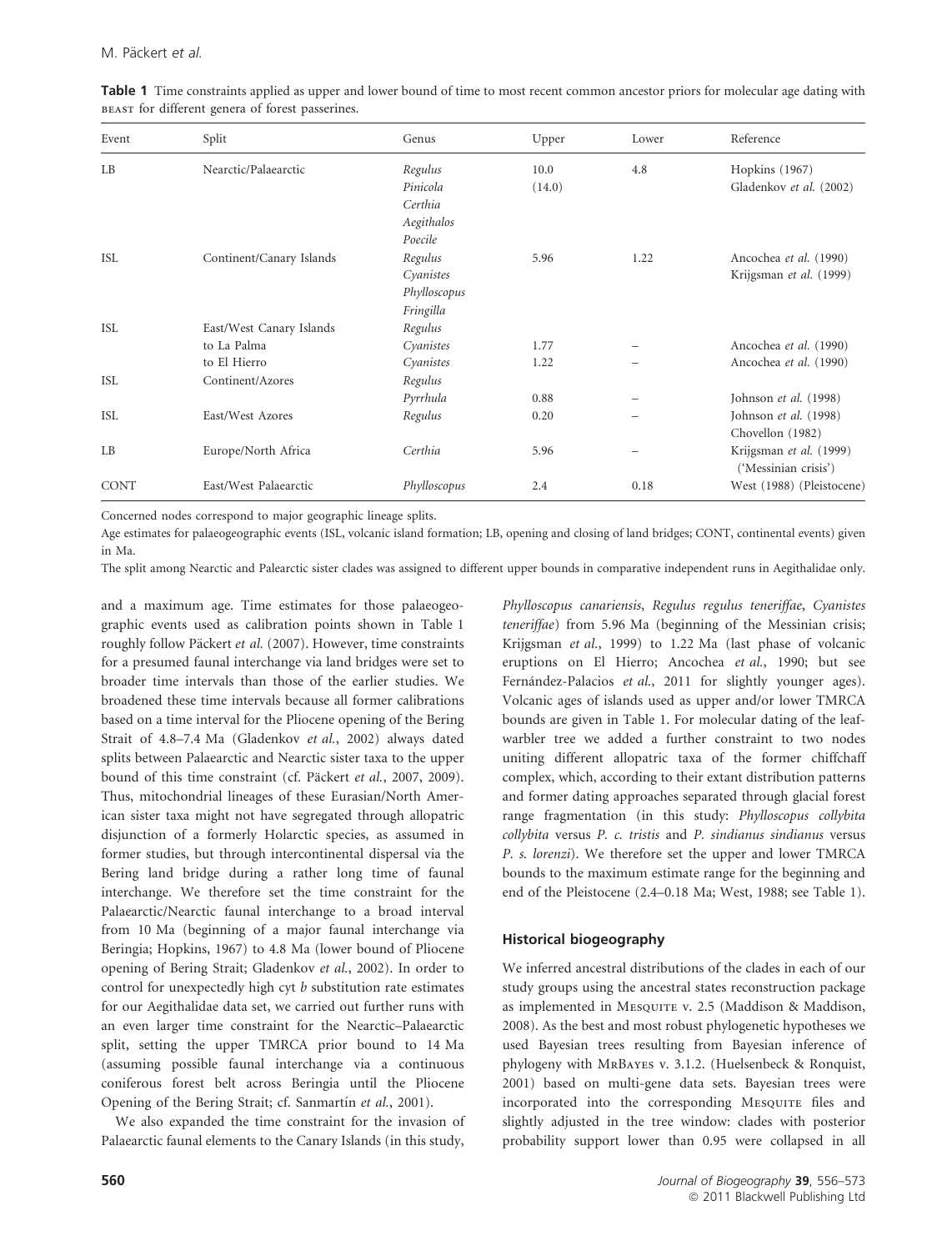topologies. Biogeographic regions were coded in a character matrix by successive numbers (character states = bioregions F01–F09). In addition to the Asian key forest regions we added a few further distribution areas to the character matrix, e.g. 'Nearctic', 'Macaronesia/North Africa' and 'Central Asia'. The Indo-Malayan key forest regions F07–F09 were treated as one major region and were thus subsumed under the same character state and so were the two north Palaearctic forest regions F01 and F02 (encoded as 'Palaearctic'). Distribution of taxa could encompass more than one bioregion – in these cases the character state was polymorphic (all bioregions were encoded in the matrix for the corresponding taxon). Ancestral states of distribution areas were reconstructed using the parsimony reconstruction method under two default models ('unordered' and 'ordered') and under a user-defined stepmatrix model. The step-matrix model allows for the definition of 'costs of  $i$  to  $j$  transitions', i.e. the cost of immigration/ dispersal from one bioregion to another. As an a priori assumption, faunal interchange among neighbouring bioregions is common and likely to occur, while faunal interchange among two regions becomes less probable with increasing distance and the increasing number of connecting regions (in our case, forest areas) in between. The step-matrix model applied to all passerine groups is provided in Appendix S3.

## RESULTS

#### Node age estimates

In most study groups, age estimates based on cyt b sequence data did not differ much from calibrations based on either fixed mean substitution rates or fixed node ages. The 95% highest posterior density (95% HPD) intervals of rate estimates largely overlap among all taxa except for the considerably higher rate estimates for the Aegithalidae data set. The relative divergence rate among mitochondrial lineages of this Aegithalidae tree exceeds the empirical 2% rule-of-thumb by about three times. This effect is certainly due to the time constraint assigned to the node uniting Eurasian Aegithalos and North American Psaltriparus. For four out of five genera, 95% HPD intervals of age estimates for the Nearctic–Palaearctic clade split (inferred from runs based on fixed mean rates) lie well or partly within the assumed time interval for TMRCA constraints of this node. In these runs, only the split between Aegithalos and Psaltriparus was dated as being much older than the upper bound of 10 Ma. In BEAST runs with a uniform TMRCA prior distribution at constraint nodes, time estimates and HPD intervals for lineage splits within Aegithalidae did not differ considerably whether a broad or a narrow time constraint was assigned to the Aegithalos/Psaltriparus split (upper bound set to 10.0 or 14.0 Ma). In general, age estimates based on fixed node ages dated lineage splits to slightly more recent times and the 95% HPD were slightly larger, but overlapped with 95% HPD based on fixed mean rates.

Rate-smoothed trees inferred from multilocus data sets were dated using from one to five fixed node ages per group and, in

general, this dating approach yielded slightly (except for Aegithalos) more recent time estimates for lineage splits. These would thus represent minimum time estimates. One should therefore keep in mind that the mean estimates based on cyt b data, using a fixed substitution rate, yielded slightly older ages (most strikingly in long-tailed tits and leaf-warblers).

## Congruent phylogeographic pattern

The general phylogeographic pattern sketched in Fig. 1b was found at least once in all seven passerine phylogenies. One boreal species of the north Palaearctic Taiga belt (in a few genera with distinct genetic lineages in north-east Chinese mountain forests; F04d) is sister to at least one subalpine Sino-Himalayan species. The entire boreal clade contrasts with a sister group of Sino-Himalayan species from the foothills of the mountain range and (sub)tropical relatives from Chinese and/or Southeast Asian lowland forests (in a few groups comprising distinct genetic lineages from the Indo-Malayan Realm; Fig. 1b). This phylogeographic pattern is perfectly reflected in the genera Certhia, Aegithalos and Pyrrhula, but intraspecific phylogenetic relationships between genetic lineages of the coal tit (Periparus ater) are not well resolved. On the leaf-warbler tree, this pattern has evolved independently in several subclades (Phylloscopus and Seicercus; Fig. 2). The basal split separates two leaf-warbler clades with different phylogeographic structure (see 'Continental horizontal patterns'). However, the general boreal phylogeographic pattern (Fig. 1b) is well reflected in three subclades of boreal clade B and two subclades of the subtropical Clade A (Fig. 2, A1, A2, B1–B3), while several other subclades correspond to the general subtropical branching pattern (Fig. 2, A3–A7). Branching patterns in the laughing-thrush tree do not include Palaearctic or Central Asian lineages at all. All Sino-Himalayan laughingthrush species form a clade with sister taxa from adjacent Southeast Asian regions including four endemic taxa from Taiwan (Fig. 3).

## Continental horizontal patterns

## Historical biogeography

Although phylogeographic patterns of our study groups are highly similar, parsimony-based ancestral state reconstructions suggest some differences with respect to their biogeographic origin (Figs 2–4). The kinglets represent the only study group for which a Nearctic centre of origin was reconstructed with Mesquite (Fig. 4b). The whole family Aegithalidae was suggested to be of East Palaearctic origin (equally F01 and F04d), although the genus Aegithalos was equally likely to have a subtropical Indo-Burmese or north Chinese ancestral range (F04b, F04d; Fig. 4c). Even the coal tit and its allies (Periparus), which include mainly boreal species, were suggested to be of subtropical East Asian origin (F04/F03), as they feature a basal split that separates Philippine and south Chinese species from a Sino-Himalayan/Palaearctic clade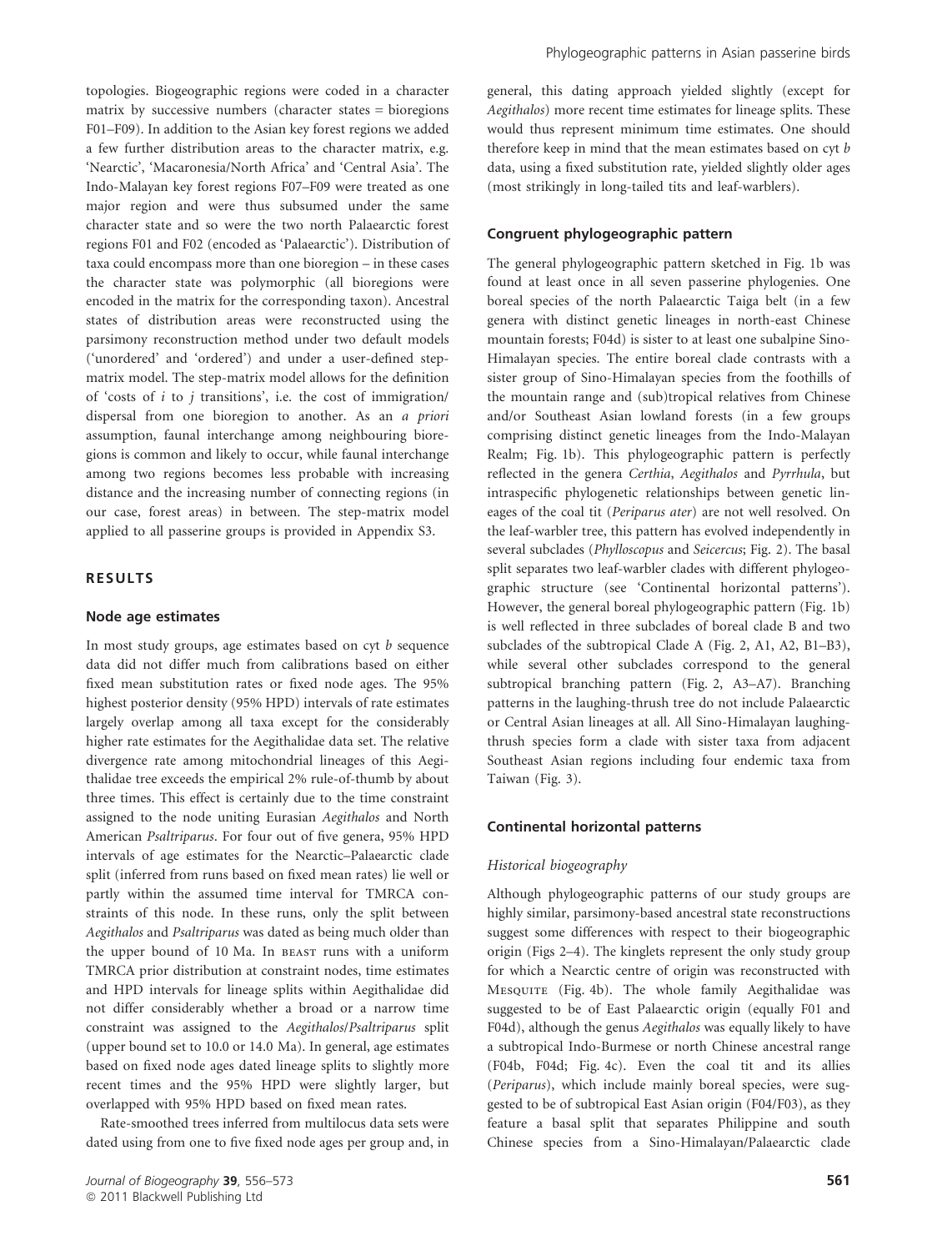

Figure 2 Biogeographic history for leafwarblers of genera Phylloscopus and Seicercus. Rate-smoothed tree inferred from concatenated cytochrome b, 12S rDNA and myoglobin intron 2 sequences (1899 bp) with BEAST 1.4.8, Markov chain length =  $10,000,000$  generations, tree prior = speciation (Yule process), relaxed uncorrelated lognormal clock model;  $* =$  uniform time to most recent common ancestor (TRMCA) prior distribution (Canary Islands; Pleistocene); grey bars indicate 95% highest posterior density (HPD) intervals (< = upper HPD extends beyond time scale); ancestral areas reconstructed with MESQUITE 2.5 (maximum parsimony, stepmatrix model) indicated at nodes with posterior probabilities > 0.95 only (nodes with lower values were collapsed in MESQUITE analysis), extant distribution indicated at terminal clades (bars). Key forest regions (areas) encoded by colours; east Himalaya including Indo-Burmese mountain forests; vertical distribution in the Sino-Himalayas: subalpine, high-elevation species in bold; subclades A3–A7 = (sub)tropical general branching pattern; subclades B1–B3, A1, A2 = boreal general branching pattern.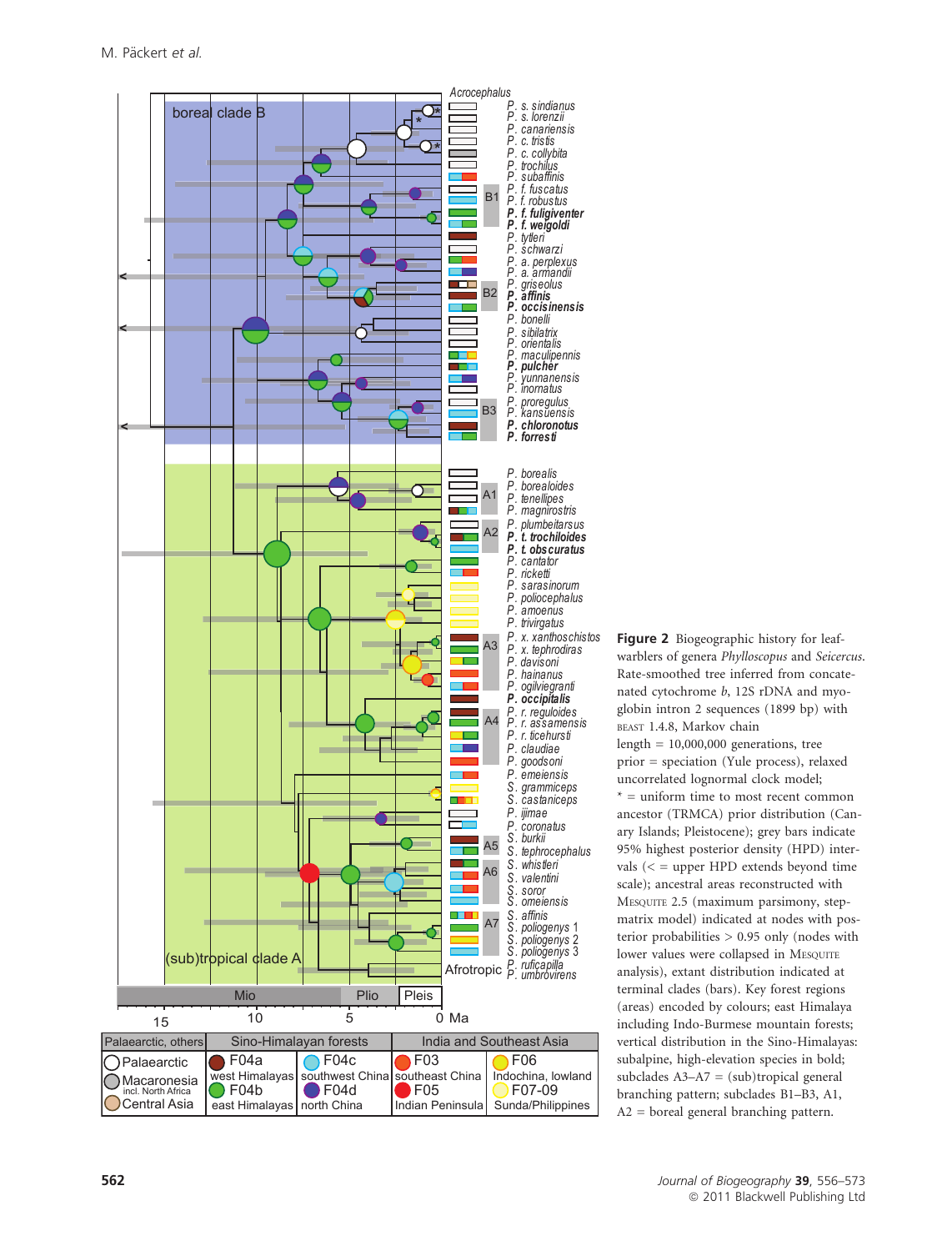

(sub)tropical laughing-thrushes (Timaliidae: Garrulax and allies; genera as re-established by Collar & Robson, 2007). Rate-smoothed tree inferred from cytochrome b sequence data with BEAST 1.4.8, Markov chain length  $= 10,000,000$  generations, tree prior = speciation (Yule process), relaxed uncorrelated lognormal clock model, rate fixed at 0.0105; grey bars indicate 95% highest posterior density (HPD) intervals  $(<$  = upper HPD extends beyond time scale); ancestral areas reconstructed with MESQUITE 2.5 (maximum parsimony, step-matrix model) for two major clades indicated at nodes with posterior probabilities > 0.95 only (nodes with lower values were collapsed in MESQUITE analysis except basal nodes of clades A and B, which had received strong support from multi-locus data by Luo et al., 2008), extant distribution indicated at terminal clades (bars). Key forest regions (areas) encoded by colours; east Himalaya including Indo-Burmese mountain forests; vertical distribution in the Sino-Himalayas: subalpine, high-elevation species in bold.

Figure 3 Biogeographic history for

(Fig. 4a). The ancestral distributions of both treecreepers and bullfinches presumably comprised the southern subtropical regions of the Sino-Himalayas (F04b in both, plus F04a and F04c in Pyrrhula; Fig. 4d,e). Each of the two species-rich groups of leaf-warblers and laughing-thrushes was divided into two major clades and in both groups the Indo-Burmese mountain region (F04b) was inferred to be the ancestral distribution area for one of these clades (clade A in both groups, Figs 2 & 3). Several extant Himalayan species emerged from these Southeast Asian ancestors in both groups, and among these, extant breeding ranges of two leaf-warbler species only and of four laughing-thrush species are restricted or extend to the subalpine zone. The ancestral distribution area of the boreal leaf-warbler species clade B was equally likely to have been in the eastern Himalayas and/or north China (F04b, F04d) and all of the six extant Himalayan species of clade B inhabit the subalpine or temperate forest belt (no species from the Himalayan foothills is nested in this clade; Fig. 2). The second major laughing-thrush clade B (Fig. 3) comprises species from south-eastern and central China (F03, F04c) and also a few from the Indo-Chinese region (F06). Five extant Himalayan species emerged from these ancestors; two of them breed up to the temperate and subalpine forest belt. Southeastern China (F03) was inferred to be the ancestral distribution centre of the entire clade and two subclades (Fig. 3).

## Time estimates

Most of the basal splits between tropical and boreal clades in each of the passerine study groups were dated to the Miocene with the oldest separation events occurring in Phylloscopus/ Seicercus, Garrulax and Certhia (c. 17-12 Ma; Figs 2, 3 & 4e). The younger intrageneric separation events among subtropical and boreal lineages were dated to the late Miocene/early Pliocene (6–8 Ma) in Periparus, Aegithalos and Pyrrhula (Fig. 4a,c,d). Mean ages for those splits between Palaearctic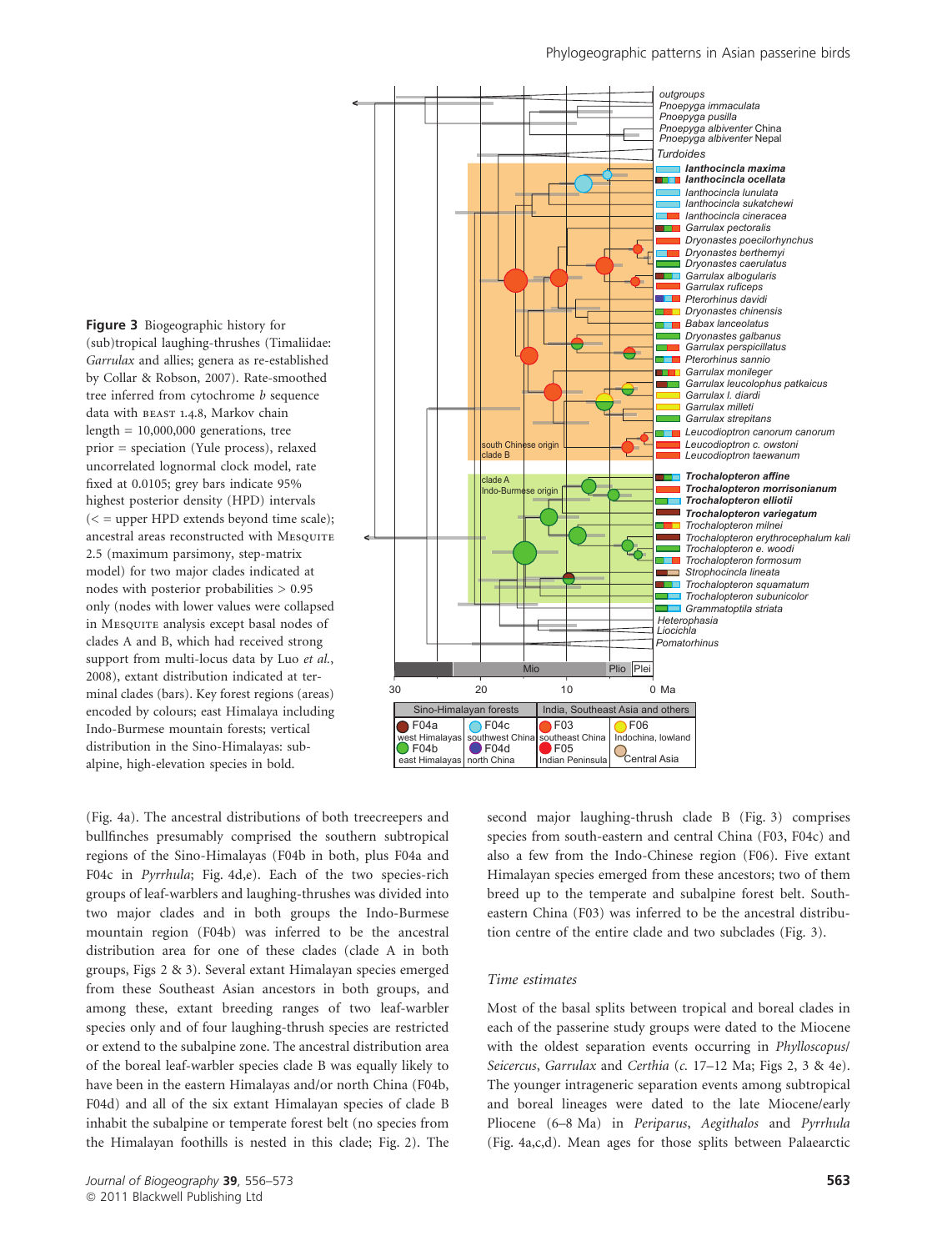

Figure 4 Biogeographic histories of five passerine study groups; boreal-subalpine taxa: (a) coal tits and allies [Paridae: Periparus spp., 2527 bp cytochrome  $b$  (cyt  $b$ ), 16S rDNA (16S), control region (CR) and fibrinogen intron 7 (fib7)]; (b) crests and kinglets [Regulidae: Regulus spp., 3332 bp cyt b, 16S, CR, myoglobin intron 2 (myo2) and glyceraldehyde-3-phosphate dehydrogenase intron 11 (GAPDH11)]; (c) long-tailed tits and allies [Aegithalidae, 3995 bp cyt b, 16S, NADH dehydrogenase, subunit 2 (ND2), fib7, GAPDH11, ornithine decarboxylase introns 6-7 (ODC6) and transforming growth factor beta intron 2 (TGFB2)]; (d) bullfinches (Fringillidae: Pyrrhula spp., 2357 bp cyt  $b$ , 16S, fib7 and GAPDH11); (e) treecreepers (Certhiidae: Certhia spp., 2019 bp cyt  $b$ , 16S, myo2 and GAPDH11). Ratesmoothed trees inferred from concatenated sequence data sets with BEAST 1.4.8, Markov chain length = 10,000,000 generations, tree prior = speciation (Yule process), relaxed uncorrelated lognormal clock model, no rate fixed, bars indicate 95% highest posterior density (HPD) intervals (< = upper HPD extends beyond time scale); \* = uniform TMRCA prior distribution assigned to node; ancestral areas as reconstructed with Mesquite 2.5 (maximum parsimony, step-matrix model) indicated at nodes with posterior probabilities > 0.95 only (nodes with lower values were collapsed in Mesquite analysis), extant distribution indicated at terminal clades (bars). Key forest regions (areas) encoded by colours, east Himalaya including Indo-Burmese mountain forests; distribution ranges in the Sino-Himalayas: subalpine, high-elevation species in bold.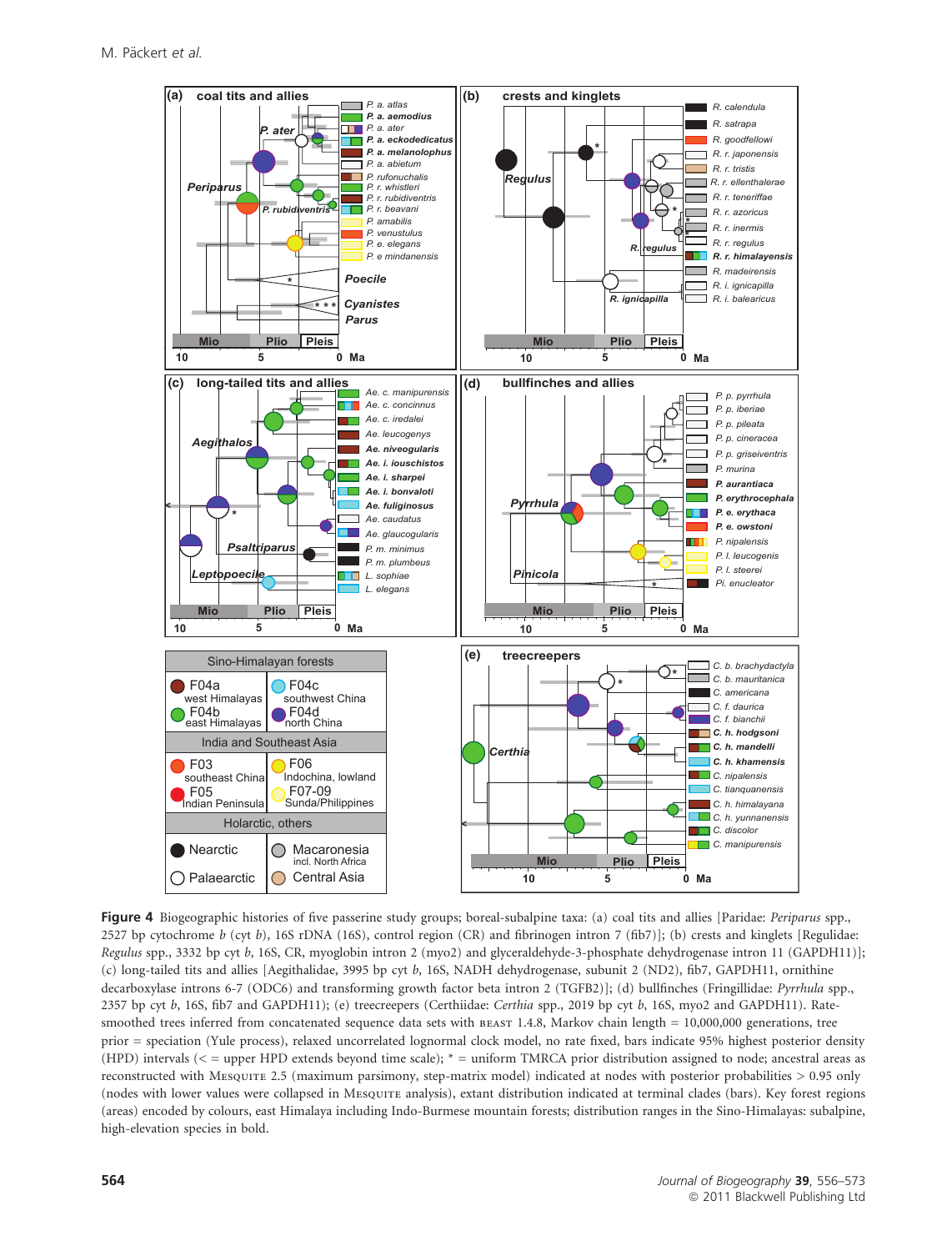

Figure 5 Time estimates for genetic lineage splits of forest passerines in Eurasia and Southeast Asia [(sub)tropical laughing-thrushes excluded], means and upper bounds of 95% highest posterior density (HPD) intervals. (a,b) Horizontal pattern, time to most recent common ancestor (TMRCA) estimates for splits among clades from different adjacent key forest regions, indicated by symbols. (c,d) Elevational pattern, TMRCA estimates for splits among terminal Himalayan and Chinese sister taxa, assignment of a taxon pair to one of the three ecoregions [subalpine, temperate and (sub)tropical] was based on the upper distributional limit of the Himalayan sister taxon; x-axis: estimates based on a fixed mean substitution rate (cytochrome  $b$ :  $r = 0.0105$ , single gene data set),  $y$ -axis: estimates based on uniform TMRCA priors (fixed node ages, concatenated data sets).

and subalpine Sino-Himalayan clades were generally dated to the Pliocene (even approaching the Pleistocene boundary, Fig. 5a,b) but 95% HPD intervals were large for some nodes. The youngest subalpine immigrant to the Sino-Himalayas is the coal tit (Periparus ater). Three larger separation events among biogeographic regions were dated to the Pleistocene era in most genera: (1) separation among subalpine Himalayan and Chinese (Indo-Burmese) sister taxa (Fig. 5a,b); (2) separation of eastern and western genetic lineages within the Himalayas; and (3) separation of Palaearctic species and geographically isolated north Chinese sister taxa (Fig. 5a,b; Phylloscopus kansuensis and P. fuscatus robustus, Fig. 2; Aegithalos glaucogularis, Fig. 4c; Certhia familiaris bianchii, Fig. 4e). The goldcrest (Regulus regulus) is the only study species that shows no particular phylogeographic pattern within the entire Sino-Himalayan breeding range of the species, and only the endemic species from Taiwan, Regulus goodfellowi, represents a second Southeast Asian lineage, being sister to R. regulus (Fig. 4b). Ancestors of the flamecrest (R. goodfellowi) were among the earliest arrivals on the island (along with vinaceous rosefinches, Carpodacus vinaceus formosanus), but there were also some relatively recent late

Pleistocene invasions of Taiwan by coal tits and two Asian bullfinch species (Periparus ater, Pyrrhula erythaca, Pyrrhula nipalensis). In all calibrations the origins of all extant passerine populations from Taiwan were dated to the Pliocene and younger (Fig. 6b).

#### Elevational pattern

#### Historical biogeography

According to the parsimony-based ancestral-states reconstruction, subalpine and subtropical species of the Sino-Himalayan region (F04 and subgroups) are of a different biogeographic origin in almost all passerine genera investigated. Most northern Palaearctic–Sino-Himalayan sister clades have their ancestral distribution areas either in the Palaearctic (Periparus ater) or in north China (F04d for Regulus regulus, Phylloscopus clades A1/ A2 and for the entire boreal group of both Certhia (C. familiaris, C. hodgsoni) and Pyrrhula (P. pyrrhula/P. murina and Asian sister clade; Figs 2 & 4a,b,d,e). In Periparus, the second subalpine clade has no clear phylogenetic affiliation to the Palaearctic and presumably originated from an ancestral area in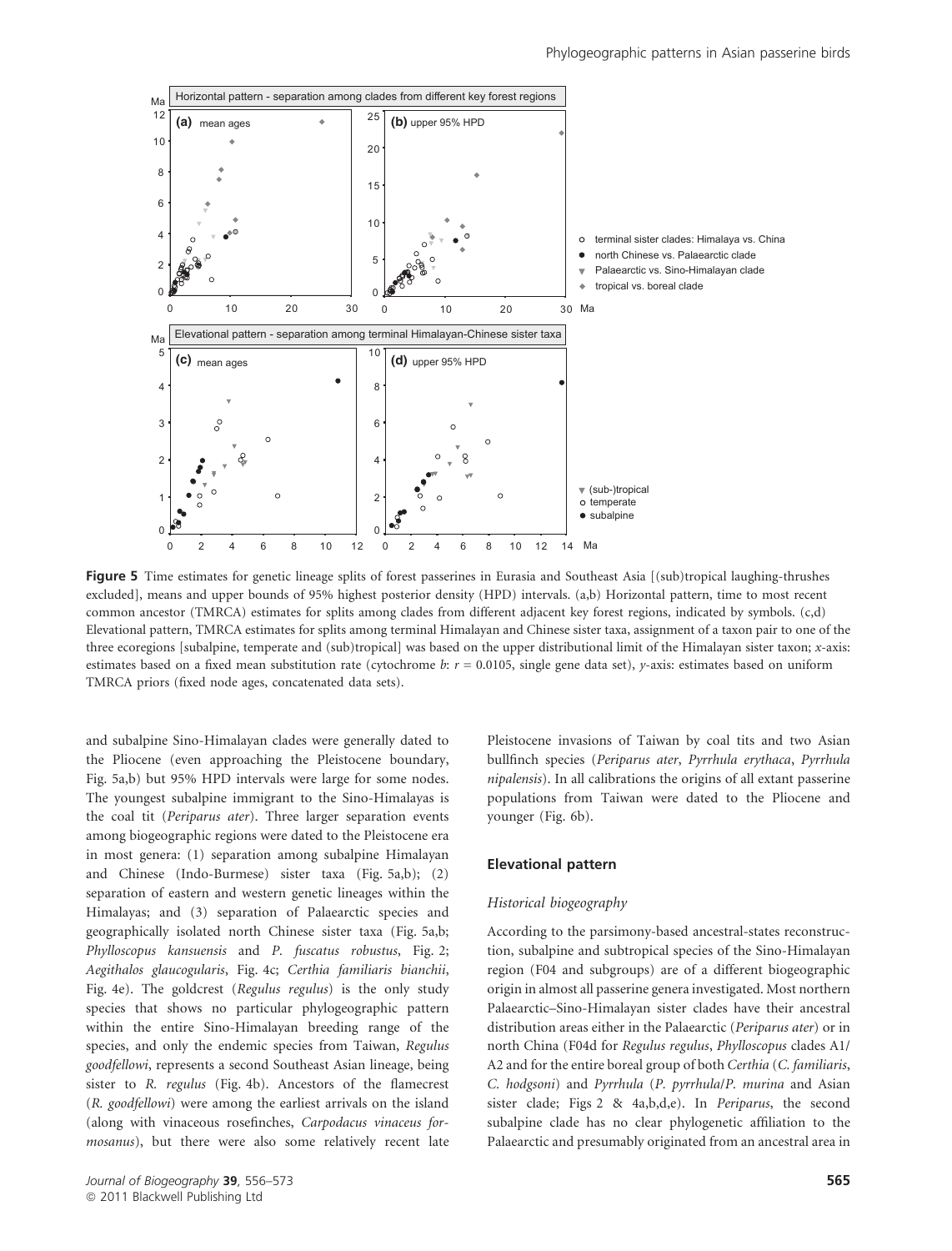

Figure 6 Scatterplot of mean age estimates for lineage splits (y-axis) against upper elevational limit of breeding area ('elevation', x-axis) for forest passerines in the Himalayas and on Taiwan (in m a.s.l.). (a) Terminal Himalayan and Chinese sister taxa, molecular dating based on fixed node ages, crosses and continuous line; molecular dating based on fixed substitution rate, circles and dotted line;  $r^2$  is indicated at regression lines. (b) Taiwan endemics and their continental Southeast Asian sister taxa [(sub)tropical laughing-thrushes included].

the Indo-Burmese mountain region (Periparus rubidiventris and P. rufonuchalis: F04b; Fig. 4a). An ancestral distribution east and south-east of the Himalayas was inferred for three subalpine Sino-Himalayan leaf-warbler clades (Fig. 2: B1, F04b/d; B2, F04a-c; B3, F04b/c). Uniquely, in Aegithalos, both subclades from the subalpine forest belt and from the foothills of the Sino-Himalayan region were assigned to a subtropical ancestral distribution area (F04b; Fig. 4c). Like these two Aegithalos lineages, several other species from the Himalayan foothills have their ancestral distribution area in subtropical regions of Southeast Asian mountain ranges: (1) Indo-Burmese origin (F04b) was inferred for all treecreeper species from the Sino-Himalayan foothills and the temperate forest belt (Certhia discolor, C. manipurensis, C. himalayana, C. nipalensis, C. tianquanensis; Fig. 4e) and for four subclades of the subtropical leaf-warbler clade (Fig. 2: Phylloscopidae, clades A4, A5, A6 and the Phylloscopus cantator/P. ricketti sister species pair); (2) a south-eastern Chinese origin (F03) was inferred for most Sino-Himalayan species groups of laughing-thrushes of clade B (Fig. 3: Timaliidae, Garrulax and allies; but strikingly F04c for three Ianthocincla species).

## Time estimates

Most of these extant species from the Himalayan foothills (and some from the temperate belt at mid-elevations) represent relatively old splits from their closest relatives from (sub)tropical Southeast Asia, and their origin was in some cases even dated back to the late Miocene (Fig. 5c,d). In contrast, the separations of almost all subalpine and several temperate Himalayan species from their Chinese sister taxa were dated back to Pleistocene times or at least to the Pliocene/Pleistocene boundary (Fig. 5c,d). Most time estimates for temperate forest taxon pairs that pre-date the Pliocene/Pleistocene boundary represent sister taxa with closest relatives in subtropical

Southeast Asia (all laughing-thrushes and three Phylloscopus species). Typically, mean age estimates of separation events among sister taxa tend to be younger as the upper elevational limit of breeding distribution of the allopatric Himalayan (sub)species increases (Fig. 6a). This bivariate correlation was significant for age estimates inferred from molecular dating using a fixed (cyt b) substitution rate (Spearman's rank correlation test:  $\rho = -0.655$ ,  $P < 0.01$ , Pearson's  $r = -0.636$ ,  $P < 0.01$ ) and using fixed node ages (Spearman's rank correlation test:  $\rho = -0.529$ ,  $P < 0.01$ , Pearson's  $r = -0.517$ ,  $P < 0.01$ ), respectively. It is noteworthy that the latter correlation tests were carried out under exclusion of one outlier corresponding to one leaf-warbler species pair (Phylloscopus affinis/P. occisinensis). In contrast to all other terminal taxon pairs, these two leaf-warblers are not true arboreal species, but inhabit the open shrub- and bush-steppe above the timber line. However, when including this species pair in the data set, the correlation of separation age and elevational distribution remained significant for molecular dating based on a fixed substitution rate (Spearman's rank correlation test:  $p = -0.484$ ,  $P < 0.01$ ; plot not shown). Unlike in the Himalayas, on Taiwan we do not find a similar successive colonization pattern with early (sub)tropical arrivals and late boreal arrivals (Spearman's rank correlation test, not significant; Fig. 6b).

## **DISCUSSION**

Despite other evidence from molecular systematic studies, present-day taxonomy and systematics tend to unite clearly paraphyletic taxonomic units under their traditional genus names (for laughing-thrushes compare Luo et al., 2008 with Collar & Robson, 2007; for leaf-warblers cf. Johansson et al., 2007) and to accept species limits at significantly different levels of genetic differentiation even within the same genus (for Paridae see Päckert & Martens, 2008; for Phylloscopidae see Martens et al., 2011). However, regardless of taxonomic levels, the phylogeographic patterns of Eurasian passerines are largely congruent and suggest a common origin and timeline. Based on our molecular dating results, we sketch three major phases of genetic lineage separation among different bioregions and/ or ecoregions during which extant patterns of large-range vicariance and local elevational parapatry were established.

## First phase: Miocene and Pliocene (sub)tropical radiation

This first phase is characterized by the first basal phylogenetic splits in all our study families separating ancestral lineages of extant subtropical from boreal species groups. Presumably during these times these ancestors acquired ecological and behavioural adaptations to different climate regimes and habitats that later on might have determined the elevational niche occupied by their descendants in the Sino-Himalayas.

With respect to palaeoclimate changes, there is an ongoing debate on the dating of orogenesis and the onset of Indian and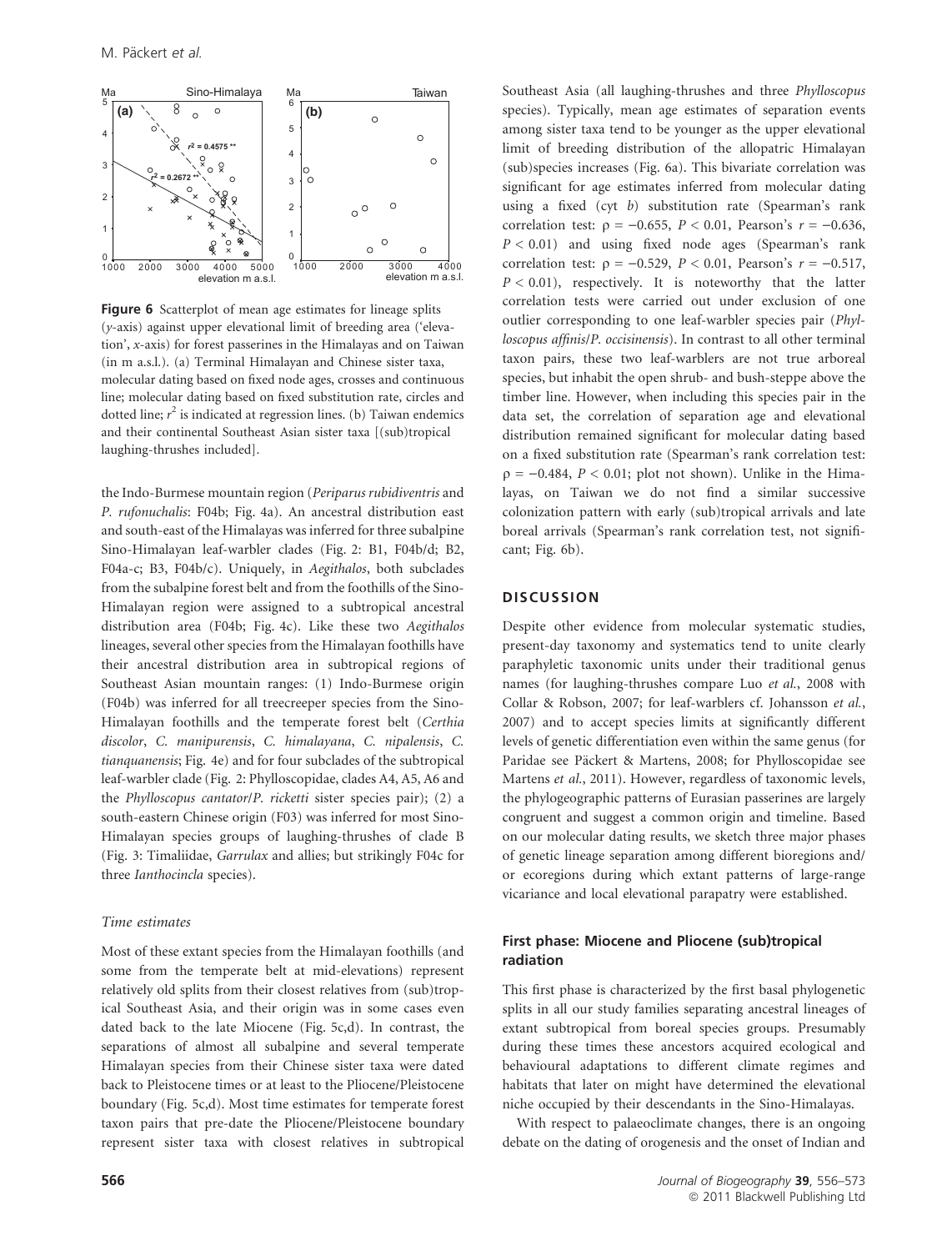Southeast Asian monsoons linked to the Himalayan-Tibetan Uplift at 9–8 Ma (Zhisheng et al., 2001; Zheng et al., 2004; for an alternative scenario of first middle Miocene monsoon phases at 15–13 Ma see Sun & Wang, 2005; Ganjoo & Shaker, 2006). Nevertheless, regardless of the date when the first monsoon phases actually occurred, the Miocene must have been a period of severe climatic changes in Southeast Asia, with (1) northward extension of a humid belt over large parts of the Indian subcontinent and the Himalayas towards the Early Miocene, and (2) a considerable drying of Central Asia at the same time (Guo et al., 2008). As a consequence, the drier western Himalayan region apparently experienced a considerable turnover of the mammal fauna between 9.5 and 7 Ma due to the northward migration of e.g. grazing herbivores from the Indian subcontinent and adjacent Southeast Asia (Barry et al., 2002; Badgley et al., 2008).

The reconstruction of a similar scenario for the Asian passerine avifauna is hardly practical because, in general, the fossil record for Palaearctic passerines from the early Oligocene onwards is poor and best studied for Europe (Manegold et al., 2004; Mayr, 2005), while data are even more scarce for fossil Asian passerines (Rich et al., 1986). However, according to our molecular dating results, Southeast Asia was a mid- to late Miocene centre of origin for a huge passerine diversification, particularly in the species-rich leaf-warblers and laughingthrushes (in accordance with the results by Johansson et al., 2007; Luo et al., 2008). There is further evidence of multifold passerine intra- and intergeneric diversification of largely Australasian passerine genera even later, towards the Miocene/ Pliocene boundary, including a subsequent influx of Indo-Pacific faunal elements to mainland Asia (core Campephagidae: Jønsson et al., 2010a; Pachycephalidae: Jønsson et al., 2010b; Pteruthius: Reddy, 2008). In continental Southeast Asia during that time, first (sub)tropical avian faunal elements must have invaded the foothills and medium elevations of the Himalayas and Chinese mountain system either from the Indo-Burmese and Indo-Chinese region in the south or from south-east China in the east. Even then, at the very beginning of their Miocene radiation, a large ecological variation of Southeast Asian leaf-warblers was presumably already associated with body size and beak proportions (Price, 2010).

At the same time, towards the end of the Miocene, further passerine invasions originated from the Sino-Himalayas moving mainly towards two adjacent biogeographic regions. In a westward direction, towards the Central Asian Hindukush, the Pamir-Altai region and the Tien Shan, several local endemic faunal elements emerged from western Himalayan ancestors (cf. Johansson et al., 2007). In a southward direction, there was an apparently continuous influx of continental Southeast Asian faunal elements to the island of Taiwan from the early Pliocene onwards. In accordance with palaeogeographic data, our mean TMRCA estimates for sister clades from Taiwan and the continent never pre-dated the time estimate for the major uplift phase of the central mountain ridge during the Penglai Orogeny of Taiwan (starting at 4–5 Ma according to Liu et al., 2000).

# Second phase: boreal radiations towards the Pliocene/ Pleistocene boundary

In all of our study families, this phase coincides with the separation among clades of extant subalpine Sino-Himalayan taxa from their closest north Palaearctic relatives. According to our dating results, the radiation of boreal avian faunal elements was strongly connected to climate cooling and the emergence of temperate forests in the subalpine elevational belt towards the end of the Pliocene. Corridors that might have enhanced the boreal faunal interchange between the northern Palaearctic and the Southeast Asian mountain systems were postulated by some authors (Kitamura, 1955: westward range expansion of Sino-Japanese vascular plants via a Himalayan temperate forest belt; Wang et al., 2006: two major Pliocene vegetation shifts on the central Loess Plateau from dry steppe first to a temperate more humid forest ecosystem and successively to dry grassland and desert steppe until 3.7 Ma).

The true (sub)tropical passerine species assemblages inhabiting the foothills of the Sino-Himalayan mountain systems were obviously the first to diversify towards the late Pliocene and to establish the allopatric distribution patterns still found today. At roughly the same time, local parapatry of congeneric species across an elevational gradient became firmly established due to the occupation of the high-elevation Sino-Himalayan forests by the immigrant boreal avifaunal elements from the north-east. Different ecological preadaptations acquired by the ancestors of extant congeners during early Miocene radiation might have enhanced the formation of elevational parapatry in that region, as found in three high-elevation leaf-warbler clades from west Himalayan coniferous versus birch and rhododendron habitats (Price, 2010), and in three muscicapid clades from different elevations within the semi-open (and open) alpine zone of the central Himalayas (Landmann & Winding, 1993). In contrast, among those species of (sub)tropical origin, only a few apparently adapted successfully to temperate habitat conditions and were not successively displaced by boreal close congeners to lower elevations (e.g. Certhia himalayana, Pyrrhula nipalensis, Trochalopteron elliotii, Pnoepyga albiventer). These species inhabit a very broad breeding range from elevations of about 1500 m to above 3500 m to the temperate ecozone, and might thus be less limited with respect to their elevational niche than the true subtropical foothill species. Different patterns of species diversification at different elevations were also found in Neotropical forest ecosystems: the highland avifauna of the Andes is characterized by increased diversification rates throughout the Pliocene and Pleistocene, while diversification rates in the lowland ecosystems slowed significantly through time (Weir, 2006).

Beyond the Sino-Himalayan chain, our data suggest further faunal interchange among the Philippines and the adjacent continental bioregions towards the Pliocene/Pleistocene boundary in three of our study groups: bullfinches, tits and leaf-warblers (in accordance with molecular dating for Philippine populations of Copsychus saularis; Sheldon et al., 2010).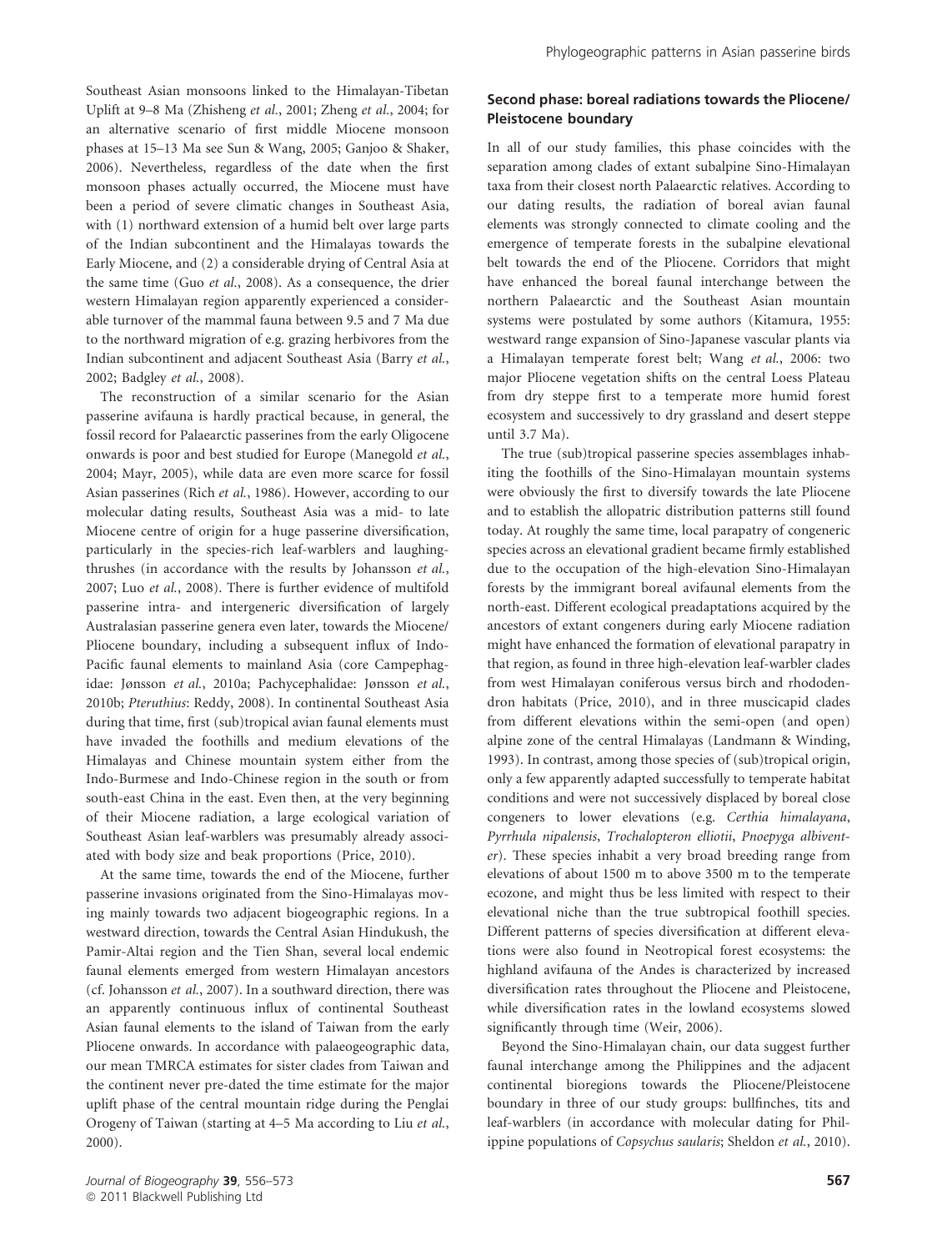In all three genera, the ancestral range of each of the three continental-Philippine sister clades was suggested to be the continental Southeast Asian lowland forests (F06). However, because the very diverse Philippine avifauna also encompasses Indo-Papuan and Australasian faunal elements, different possible colonization routes and different times of origin (including multiple colonization events) were reconstructed for several Philippine endemics (Jones & Kennedy, 2008; Lohman et al., 2010; Oliveros & Moyle, 2010; Sheldon et al., 2010). For instance, in the complex biogeographic history of the Philippines, the island of Palawan was suggested to be both a 'springboard to diversification' of terrestrial vertebrates (Esselstyn et al., 2010) and a barrier enhancing isolation of early Philippine colonizers through exclusion from Palawan by a congener occupying the same ecological niche (Sheldon et al., 2010). Among our study groups, the phylogeographic pattern among the Palawan tit (Periparus amabilis) and the possibly paraphyletic elegant tit (P. elegans) tends to support the springboard hypothesis.

# Third phase: Pleistocene range fragmentation and vicariance

Competing viewpoints in the long-running debate on the late Pleistocene origin of bird species largely depend on a number of general assumptions for molecular dating, such as the species concept applied (Johnson & Cicero, 2004; Zink et al., 2004). Nevertheless, despite this controversy, there is some good evidence for Pleistocene speciation events (in terms of genetic lineage splits), for the boreal New World avifauna (Weir & Schluter, 2004), for Southeast Asian forest-dwelling passerines (Päckert et al., 2009), and some Asian mammals such as flying squirrels (Sciuridae of the genera Eothenomys, Eupetaurus and Dremomys; Luo et al., 2004; Yu et al., 2004; Li et al., 2008) and langurs of the genera Trachypithecus and Semnopithecus (Wangchuk et al., 2008). In the New World, speciation rate estimates were found to increase, while species ages decreased with increasing latitude (Weir & Schluter, 2007; cf. also Mittelbach et al., 2007), and although Pleistocene speciation seems to have occurred most often in the boreal avifauna, it has occasionally been documented in tropical birds, too (Zosteropidae: Moyle et al., 2009).

According to our data, in this third phase of East Asian passerine radiation only true boreal faunal elements were affected by Pleistocene impact. Their extant allopatric and parapatric distribution patterns correspond well to forest refuges where isolated ancestral populations survived glacial cycles (mainly reconstructed for the Last Glacial Maximum: Nazarenko, 1990; Qiu et al., 2011). Regarding those refuges, there was recent evidence from palaeolake sediments in southwestern Yunnan for the persistence of forest vegetation throughout the Pleistocene, including shifts of elevational belts among glacial and interglacial periods (Xiao et al., 2007). In the light of our molecular dating, several extant phylogeographic disjunctions of the East Asian forest avifauna emerged during these times.

## East–west Himalayan disjunction (F04a versus F04b)

The existence of a western forest refuge was already hypothesized by de Lattin (1957). Ancestors of at least 36 bird species are thought to have survived the LGM there; among these 14 are Himalayan endemics or near endemics, including two of high taxonomic level, Catreus wallichii and Callacanthis burtoni (Nazarenko, 1985; Martens & Eck, 1995, pp. 39–41). Twenty-one taxa from that region are ranked as sister to distinct conspecific (or in some cases congeneric) populations from the eastern Himalayas or south-western China (Nazarenko, 1985). Thus, 'speciation' in situ, and maybe regional extinctions, evidently took place even within the Himalayas, followed by Late Glacial/Holocene establishment of secondary contact including hybridization.

## East Himalayan/Burmese–south Chinese disjunction (F04a/b versus F04c, F03)

Throughout the whole Sino-Himalayan belt of practically continuous forest environment, a fundamental replacement of forest bird taxa can be observed between  $85^{\circ}$  and  $115^{\circ}$  E (62% of 366 species surveyed; Nazarenko, 2002). Most of these sister taxa are distributed east and west of the Mekong–Salween Divide (Kingdon Ward, 1921), which was occasionally described as a biogeographic barrier promoting population differentiation of plants and vertebrates (Geissmann et al., 2011; Li et al., 2011; Qiu et al., 2011). In a wide context, this zoogeographic pattern matches the centres of dispersal (Ausbreitungszentren) for terrestrial animals in that region reconstructed by de Lattin (1957). The emergence of allopatry (parapatry), including large zones of overlap and cases of hybridization between boreal passerine sister taxa across this divide, was reliably dated back to Pleistocene times – subtropical sister clades east and west of the divide apparently diverged earlier (see above).

## Taiwan–continental Southeast Asian disjunction (F03T versus others)

According to our TMRCA estimates, some late invasions of boreal faunal elements from continental Southeast Asia also reached Taiwan. A disjunction across a divide up to 2000 km between Taiwan bird populations and their closest continental relatives can be found in at least 21 forest-dwelling species of the upper subalpine fir and spruce forests.

## Palaearctic–Chinese disjunction (F01 versus F04d)

The northern Chinese avifauna contrasts with considerably greater species diversity in south China (Lei et al., 2003, 2006), which in the latter key forest region (F03) presumably originated from the repeated influx of immigrants from both the north Palaearctic region and the Oriental region. Emergence of four locally endemic bird taxa of the north Chinese forests (F04d) was unambiguously dated back to the Pleisto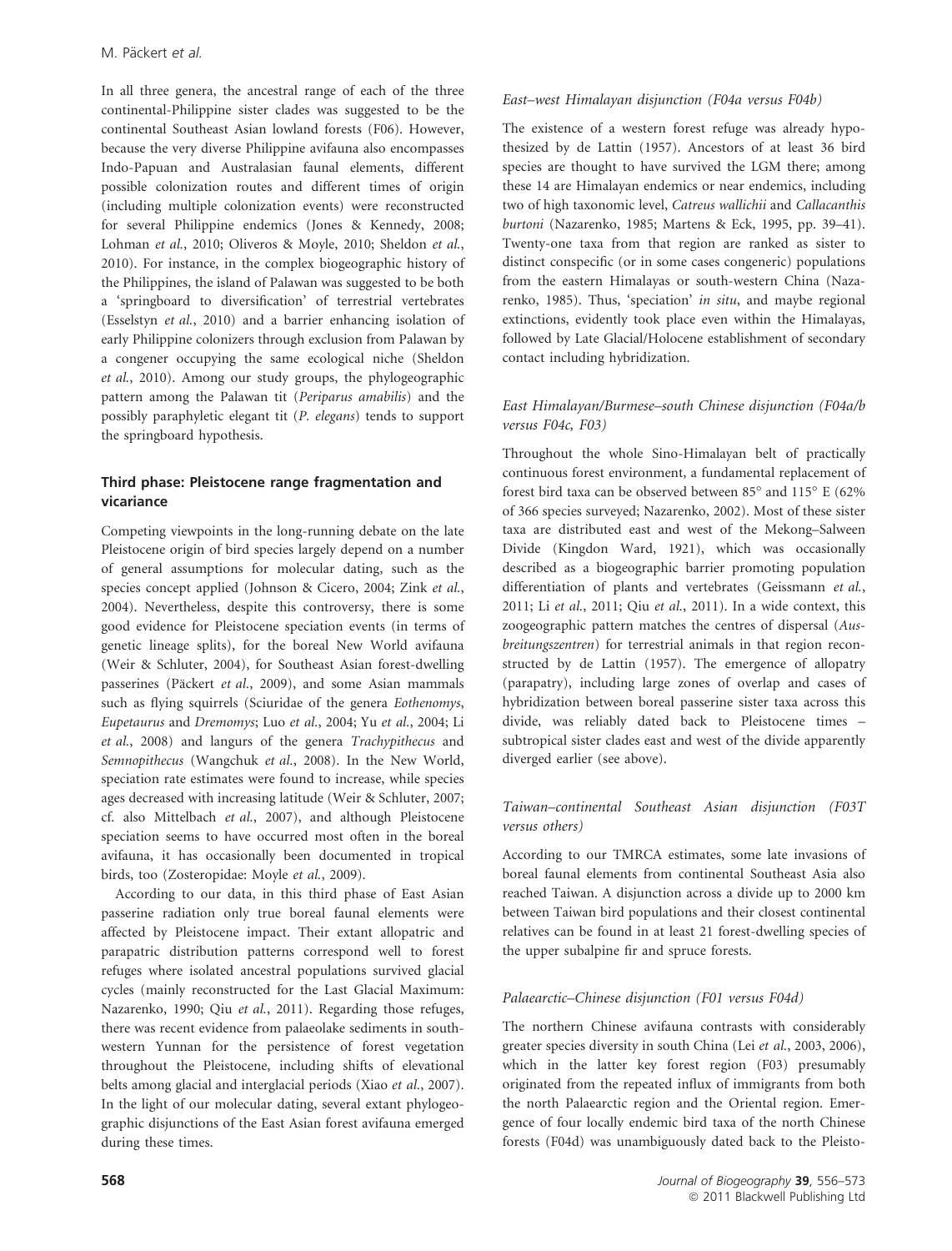cene and assigned to an ancestral range in the same region. Their glacial refuges of the 'Sino-Japanese Forest Subkingdom' were dominated by temperate character tree species of north Chinese forests, for example extant Pinus tabulaeformis, which during the LGM had retreated southward due to eastward expansion of steppe and desert vegetation (Li et al., 2011).

## Tibetan Plateau

Pleistocene habitat fragmentation apparently triggered not only increased genetic diversity of forest-dwelling birds, but also that of the endemic species from open habitats on the Tibetan Plateau. There is recent evidence that even some Tibetan birds (including endemics) have undergone severe changes in population size, past range fragmentation of habitats and a post-Pleistocene re-colonization of the plateau (Yang et al., 2009; Qu et al., 2010).

## Synthesis – origin of faunal transition zones in Southeast Asian birds

A number of so called 'transition zones' between zoogeographic regions have been described for East Asia, for example, the Isthmus of Kra was shown to represent a transition zone among Indo-Chinese and Sundaic faunal elements in mammals and birds (Hughes et al., 2003; Woodruff & Turner, 2009). Similarly, transitions of Palaearctic and Oriental faunal elements are apparent throughout large parts of China and the Himalayas (Vaurie, 1972; Martens, 1984). Even across narrow ranges within the Himalayan mountain range itself, Martens & Eck (1995, p. 51) identified suture zones of local contact between eastern and western subspecies in Nepal and defined four of them: Karnali catchment transition zone, Dhaulagiri transition zone, Kathmandu transition zone, and the Arun catchment transition zone. More than 50 species were analysed, demonstrating that the Himalayan system harbours populations that differentiated in that area or immigrated at various periods. Moreover, we find a clear faunal transition from lower to higher elevations in the Himalayas, suggesting that the subalpine conifer forest ecoregion 'straddles the transition from the southern Indo-Malayan to the northern Palaearctic fauna' (Wikramanayake et al., 2001, p. 341). Belik (2006) found strong faunal similarities among the Himalayan alpine and subalpine mountain forests and the boreal forests of northern Eurasia, and the Tibetan Plateau was even suggested to be ranked as a subregion of the Palaearctic based on the distribution patterns of terrestrial mammals (Xiang et al., 2004). The dating results for the lineage splits within our seven target families (Aegithalidae, Certhiidae, Fringillidae, Paridae, Phylloscopidae, Regulidae and Timaliidae) provide a rough timeline for the emergence of extant biogeographic patterns and faunal transitions. Particularly in the Sino-Himalayan mountain forests, transition zones among Southeast Asian and north Palaearctic forestdwelling passerines seem to be relatively young and might have formed largely during the Pliocene invasion of north Palaearctic faunal elements into the subalpine ecozone.

# ACKNOWLEDGEMENTS

A large part of the sequences used for this study were inferred from genetic material collected during regular field trips in Central Europe and a number of expeditions to the Himalayan region (results of the Himalaya Expedition of J. Martens, No. 275; for No. 274 see Genus, Wrocław, 2011, 22, 181–190). Travel and research funds were granted by the Deutsche Ornithologen-Gesellschaft (various, including travel grants for China and Taiwan to J.M. and M.P.), the Gesellschaft für Tropenornithologie (travel grants to M.P. and J.M.), SYN-THESYS (D.T.T., T.T.), Evangelisches Studienwerk Villigst (D.T.T.), Feldbausch-Stiftung and Wagner-Stiftung (J.M.), Deutsche Forschungsgemeinschaft to D.T.T. (Ti 679/1-1) and the National Natural Science Foundation of China to Y.-H.S. (30620130110). Many friends and colleagues assisted during fieldwork on several expeditions; Y. Fang, C. Fischer, M. Kaiser and O. Valchuk provided samples. We finally thank M. Patten and two anonymous referees for their constructive critique. The present study was financially supported by the research funding programme 'LOEWE – Landes-Offensive zur Entwicklung Wissenschaftlich-ökonomischer Exzellenz' of Hesse's Ministry of Higher Education, Research and the Arts.

## **REFERENCES**

- Alström, P. (2006) Species concepts and their application: insights from the genera Phylloscopus and Seicercus. Acta Zoologica Sinica, 52(Suppl.), 429–434.
- Alström, P., Davidson, P., Duckworth, J.W., Eames, J.C., Le, T.T., Nguyen, C., Olsson, U., Robson, C. & Timmins, R. (2010) Description of a new species of Phylloscopus warbler from Vietnam and Laos. Ibis, 152, 145-168.
- Ancochea, E., Fuster, J.M., Ibarrola, E., Cendero, A., Coello, J., Hernan, F., Cantagrel, J.M. & Jamond, C. (1990) Volcanic evolution of the island of Tenerife (Canary Islands) in the light of new K-Ar data. Journal of Volcanology and Geothermal Research, 44, 231–249.
- Badgley, C., Barry, J.C., Morgan, M.E., Nelson, S.V., Behrensmeyer, A.K., Cerling, T.E. & Pilbeam, D. (2008) Ecological changes in Miocene mammalian record show impact of prolonged climatic forcing. Proceedings of the National Academy of Sciences USA, 105, 12145–12149.
- Barry, J.C., Morgan, M.E., Flynn, L.J., Pilbeam, D., Behrensmeyer, A.K., Raza, S.M., Khan, I.A., Badgley, C., Hicks, J. & Kelley, J. (2002) Faunal and environmental change in the late Miocene Siwaliks of northern Pakistan. Paleobiology, 28, 1–71.
- Belik, V.P. (2006) Faunogenetic structure of the Palaearctic avifauna. Entomological Review, 86, 15–31.
- Bensch, S., Irwin, D.E., Irwin, J.H., Kvist, L. & Åkesson, S. (2006) Conflicting patterns of mitochondrial and nuclear DNA diversity in Phylloscopus warblers. Molecular Ecology, 15, 161–171.
- Chovellon, P. (1982) Évolution volcanotectonique des îles de Faial et de Pico, Archipel des Acores – Atlantique Nord. Thèse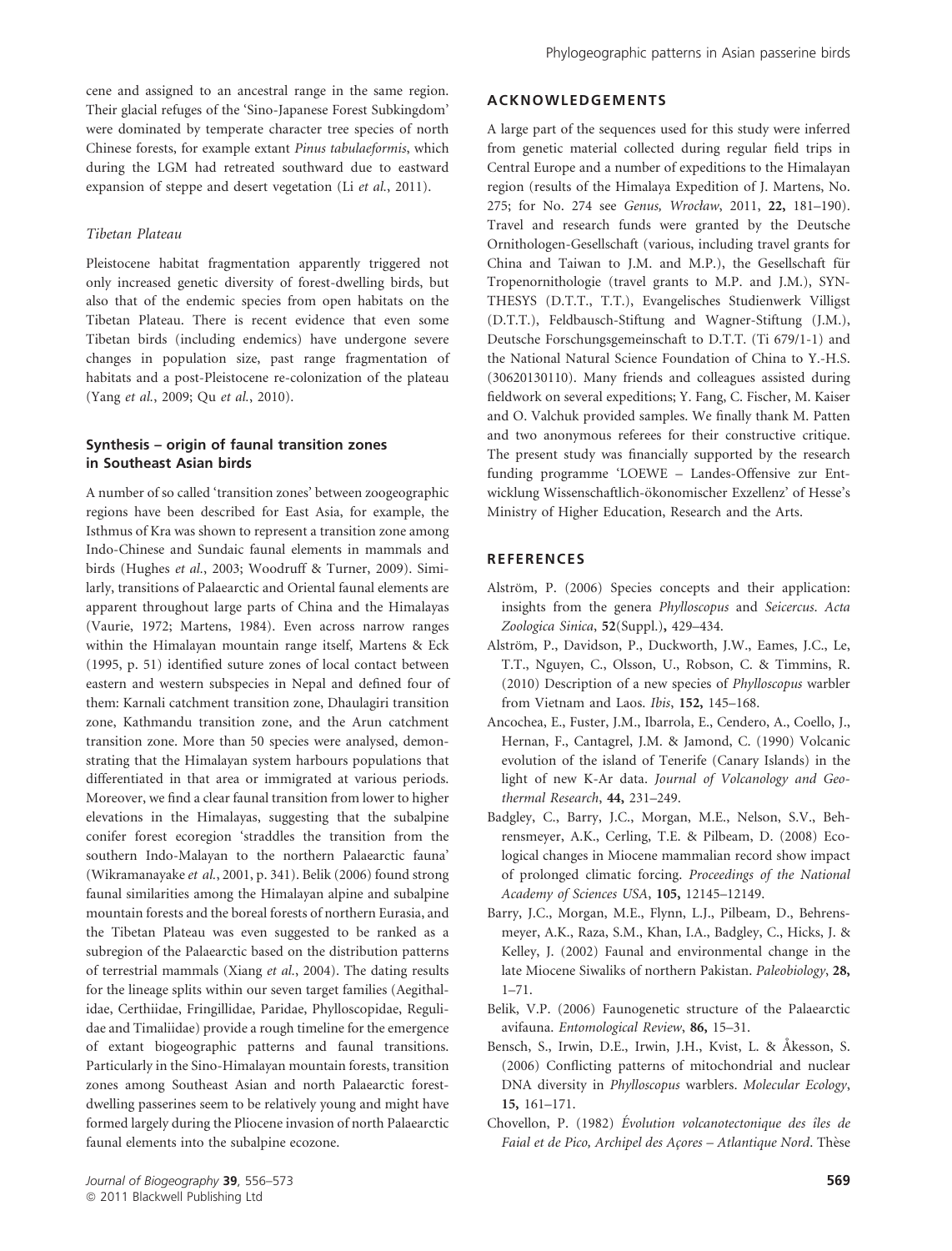de docteur 3ème cycle, Université de Paris-Sud, Centre d'Orsay, Paris.

- Collar, N.J. & Robson, C. (2007) Babblers (Timaliidae). Handbook of the birds of the world, Vol. 12 (ed. by J. del Hoyo, A. Elliott and D.A. Christie), pp. 70–291. Lynx Edicions, Barcelona.
- Collar, N.J., Andreev, A.V., Chan, S., Crosby, M.J., Subramanya, S. & Tobias, J.A. (eds) (2001) Threatened birds of Asia: the BirdLife International Red Data book. BirdLife International, Cambridge.
- Dickinson, E. (ed.) (2003) The Howard  $\&$  Moore complete checklist of birds of the world, 3rd edn. Christopher Helm, Princeton University Press, Princeton, NJ.
- Drummond, A.J. & Rambaut, A. (2007) beast: Bayesian evolutionary analysis by sampling trees. BMC Evolutionary Biology, 7, 214.
- Drummond, A.J., Ho, S.Y.W., Phillips, M.J. & Rambaut, A. (2006) Relaxed phylogenetics and dating with confidence. PLoS Biology, 4, e88.
- Esselstyn, J.A., Oliveros, C.H., Moyle, R.M., Peterson, A.T., McGuire, J.A. & Brown, R.M. (2010) Integrating phylogenetic and taxonomic evidence illuminates complex biogeographic patterns along Huxley's modification of Wallace's Line. Journal of Biogeography, 11, 2054–2066.
- Fernández-Palacios, J.M., de Nascimento, L., Otto, R., Delgado, J.D., García del Rey, E., Arévalo, J.R. & Whittaker, R.J. (2011) A reconstruction of Palaeo-Macaronesia with particular reference to the long-term biogeography of the Atlantic island laurel forests. Journal of Biogeography, 38, 226–246.
- Fleischer, R.C., Kirchman, J.J., Dumbacher, J.P., Bevier, L., Dove, C., Rotzel, N.C., Edwards, S.C., Lammertink, M., Miglia, K.J. & Moore, W.S. (2006) Mid-Pleistocene divergence of Cuban and North American ivory-billed woodpeckers. Biology Letters, 2, 466–469.
- Ganjoo, R.K. & Shaker, S. (2006) Middle Miocene pedological record of monsoonal climate from Northwest Himalaya (Jammu & Kashmir State), India. Journal of Asian Earth Sciences, 29, 704–714.
- Geissmann, T., Lwin, N., Aung, S.S., Aung, T.N., Aung, Z.M., Hla, T.H., Grindley, M. & Momberg, F. (2011) A new species of snub-nosed monkey, genus Rhinopithecus Milne-Edwards, 1872 (Primates, Colobinae) from northern Kachin State, northeastern Myanmar. American Journal of Primatology, 73, 96–107.
- Gelang, M., Cibois, A., Pasquet, E., Olsson, U., Alström, P. & Ericson, P.G.P. (2009) Phylogeny of babblers (Aves, Passeriformes): major lineages, family limits and classification. Zoologica Scripta, 38, 225–236.
- Gill, F. & Donsker, D. (eds) (2011) IOC World Bird Names (version 2.8). Available at: http://www.worldbirdnames.org.
- Gladenkov, A.Y., Oleinik, A.E., Marincovich, L., Jr & Barinov, K.B. (2002) A refined age for the earliest opening of Bering Strait. Palaeogeography, Palaeoclimatology, Palaeoecology, 183, 321–328.
- Guo, Z.T., Sun, B., Zhang, Z.S., Peng, S.Z., Xiao, G.Q., Ge, J.Y., Hao, Q.Z., Qiao, Y.S., Liang, M.Y., Liu, J.F., Yin, Q.Z. &

Wie, J.J. (2008) A major reorganization of Asian climate regime by the early Miocene. Climate of the Past, 4, 153–174.

- Hopkins, D.M. (1967) The Cenozoic history of Beringia a synthesis. The Bering Land Bridge (ed. by D.M. Hopkins), pp. 451–484. Stanford University Press, Stanford, CA.
- Huelsenbeck, J.P. & Ronquist, F. (2001) MRBAYES: Bayesian inference of phylogenetic trees. Bioinformatics, 17, 754– 755.
- Hughes, J.B., Round, P.D. & Woodruff, D.S. (2003) The Indochinese–Sundaic faunal transition at the Isthmus of Kra: an analysis of resident forest bird species distributions. Journal of Biogeography, 30, 569–580.
- Johansson, U.S., Alström, P., Olsson, U., Ericson, P.G.P., Sundberg, P. & Price, T.D. (2007) Build-up of the Himalayan avifauna through immigration: a biogeographical analysis of the Phylloscopus and Seicercus warblers. Evolution, 61, 324–333.
- Johnson, N.K. & Cicero, C. (2004) New mitochondrial DNA data affirm the importance of Pleistocene speciation in North American birds. Evolution, 58, 1122–1130.
- Johnson, C.L., Wijbrans, J.R., Constable, C.G., Gee, J., Staudigel, H., Tauxe, L., Forjaz, V.H. & Salgueiro, M. (1998)  $^{40}$ Ar/ $^{39}$ Ar ages and paleomagnetism of São Miguel lavas, Azores. Earth and Planetary Science Letters, 160, 637–649.
- Jones, A.W. & Kennedy, R.S. (2008) Evolution in a tropical archipelago: comparative phylogeography of Philippine fauna and flora reveals complex patterns of colonization and diversification. Biological Journal of the Linnean Society, 95, 620–639.
- Jønsson, K.A., Bowie, R.C.K., Nylander, J.A.A., Christidis, L., Norman, J.A. & Fjeldså, J. (2010a) Biogeographical history of cuckoo-shrikes (Aves: Passeriformes): transoceanic colonization of Africa from Australo-Papua. Journal of Biogeography, 37, 1767–1781.
- Jønsson, K.A., Bowie, R.C.K., Moyle, R.G., Christidis, L., Norman, J.A., Benz, B.W. & Fjeldså, J. (2010b) Historical biogeography of an Indo-Pacific passerine bird family (Pachycephalidae): different colonization patterns in the Indonesian and Melanesian archipelago. Journal of Biogeography, 37, 245–257.
- Kingdon Ward, F. (1921) The Mekong–Salween Divide as a geographical barrier. The Geographical Journal, 58, 49–56.
- Kitamura, S. (1955) Flowering plants and ferns. Fauna and flora of Nepal Himalaya (ed. by H. Kihara), pp. 73–290. Fauna and Flora Research Society, Kyoto.
- Krijgsman, W., Hilgen, F.J., Raffi, I., Sierro, F.J. & Wilson, D.S. (1999) Chronology, causes and progression of the Messinian salinity crisis. Nature, 400, 652-655.
- Landmann, A. & Winding, N. (1993) Niche segregation in high-altitude Himalayan chats (Aves, Turdidae): does morphology match ecology? Oecologica, 95, 506–519.
- de Lattin, G. (1957) Die Ausbreitungszentren der holarktischen Landtierwelt. Verhandlungen der Deutschen Zoologischen Gesellschaft (1956), 380–410.
- Lei, F.-M., Qu, Y.-H., Lu, J.-L., Liu, Y. & Yin, Z.-H. (2003) Conservation on diversity and distribution patterns of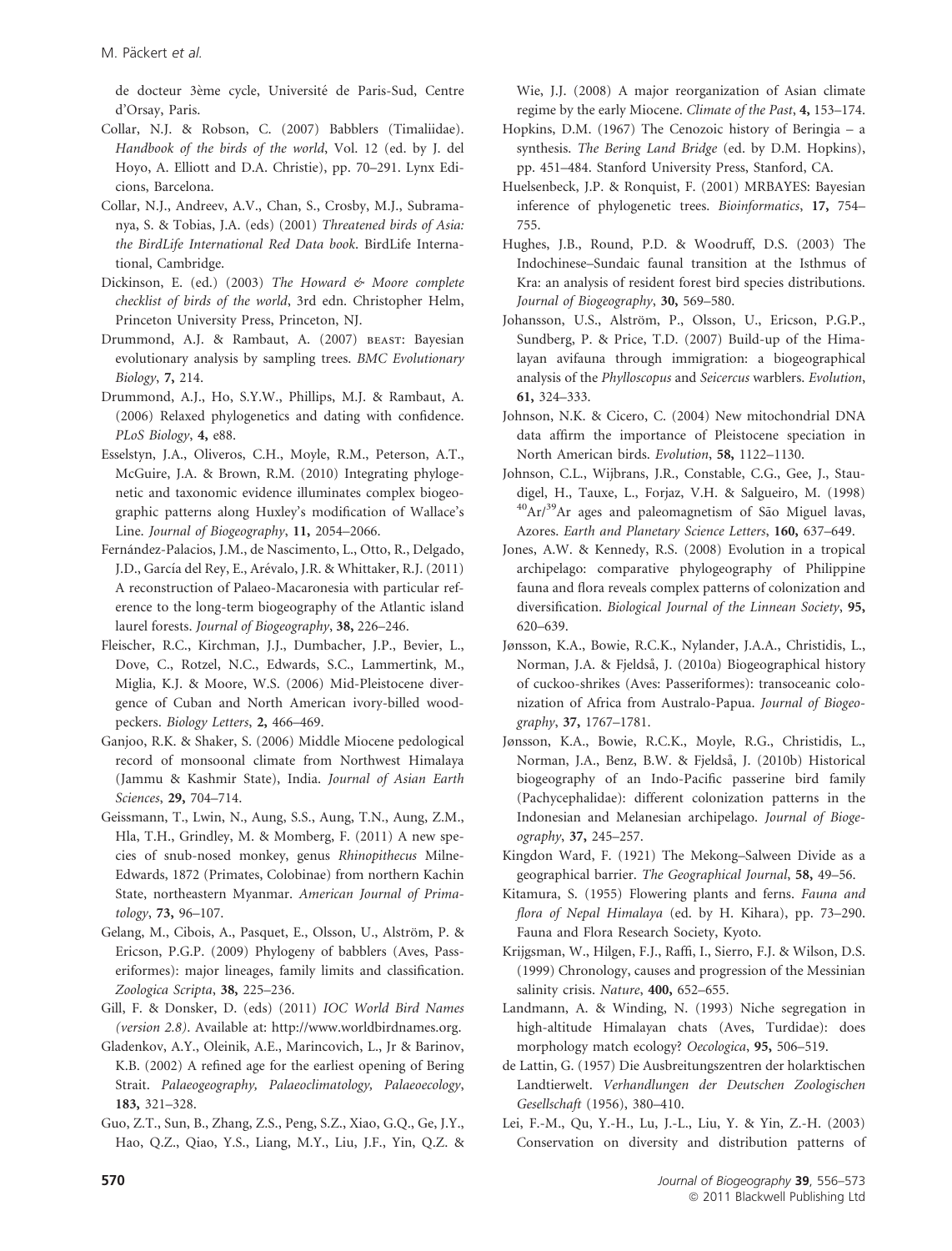endemic birds in China. Biodiversity and Conservation, 12, 239–254.

- Lei, F., Zhao, H. & Yin, Z. (2006) Distribution pattern of endangered bird species in China. Integrative Zoology, 1, 162–169.
- Li, S., Yu, F., Yang, S., Wang, Y., Jiang, X., McGuire, P.M., Feng, Q. & Yang, J. (2008) Molecular phylogeny of five species of Dremomys (Rodentia: Sciuridae), inferred from cytochrome b gene sequences. Zoologica Scripta, 37, 349– 354.
- Li, Y., Zhai, S.-N., Qiu, Y.-X., Guo, Y.P., Ge, X.-H. & Comes, H.P. (2011) Glacial survival east and west of the 'Mekong– Salween Divide' in the Himalaya–Hengduan Mountains region as revealed by AFLP and cpDNA sequence variation in Sinopodophyllum hexandrum (Berberidaceae). Molecular Phylogenetics and Evolution, 59, 412–424.
- Liu, T.K., Chen, Y.G., Chen, W.S. & Jiang, S.H. (2000) Rates of cooling and denudation of the Early Penglai Orogeny, Taiwan, as assessed by fission-track constraints. Tectonophysics, 320, 69–82.
- Lohman, D.J., Ingram, K.K., Prawiradilaga, D.M., Winker, K., Sheldon, F.H., Moyle, R.G., Ng, P.K.L., Ong, P.S., Wang, L.K., Braile, T.M., Astuti, D. & Meier, R. (2010) Cryptic genetic diversity in 'widespread' Southeast Asian bird species suggests that Philippine avian endemism is gravely underestimated. Biological Conservation, 143, 1885–1890.
- Luo, J., Yang, D., Suzuki, H., Wang, Y., Chen, W.-J., Campbell, K.L. & Zhang, Y.-P. (2004) Molecular phylogeny and biogeography of Oriental voles: genus Eothenomys (Muridae, Mammalia). Molecular Phylogenetics and Evolution, 33, 349– 362.
- Luo, X., Qu, Y.H., Han, L.X., Li, S.H. & Lei, F.M. (2008) A phylogenetic analysis of laughing-thrushes (Timaliidae: Garrulax) and allies based on mitochondrial and nuclear DNA sequences. Zoologica Scripta, 38, 9–22.
- Maddison, W.P. & Maddison, D.R. (2008) Mesquite: a modular system for evolutionary analysis. Version 2.5. Available at: http://mesquiteproject.org.
- Manegold, A., Mayr, G. & Mourer-Chauvire, C. (2004) Miocene songbirds and the composition of the European passeriform avifauna. The Auk, 121, 1155-1160.
- Martens, J. (1984) Vertical distribution of Palaearctic and Oriental faunal components in the Nepal Himalayas. Erdwissenschaftliche Forschung, 18, 323–336.
- Martens, J. & Eck, S. (1995) Towards an ornithology of the Himalayas: systematics, ecology and vocalizations of Nepal birds. Bonner Zoologische Monographien, 38, 1–445.
- Martens, J., Sun, Y.-H. & Päckert, M. (2008) Intraspecific differentiation of Sino-Himalayan bush-dwelling Phylloscopus leaf-warblers, with description of two new taxa (P. fuscatus, P. fuligiventer, P. affinis, P. armandii, P. subaffinis). Vertebrate Zoology, 58, 233-265.
- Martens, J., Tietze, D.T. & Päckert, M. (2011) Phylogeny, biodiversity, and species limits of passerine birds in the Sino-Himalayan region – a critical review. Ornithological Monographs, 70, 64–94.
- Mayr, G. (2005) The Paleogene fossil record of birds in Europe. Biological Reviews, 80, 515–542.
- Mittelbach, G.G., Schemske, D.W., Cornell, H.V. et al. (2007) Evolution and the latitudinal diversity gradient: speciation, extinction and biogeography. Ecology Letters, 10, 315–331.
- Moyle, R.G., Filardi, C.E., Smith, C.E. & Diamond, J. (2009) Explosive Pleistocene diversification and hemispheric expansion of a 'great speciator'. Proceedings of the National Academy of Sciences USA, 106, 1863–1868.
- Nazarenko, A.A. (1985) Some historic–biogeographic problems connected with the Himalayas (with special reference to the dendrophilous avifauna. Zhurnal Obshchei Biologii, 46, 41–54 (in Russian with English summary).
- Nazarenko, A.A. (1990) Recent history of the east Palearctic avifauna: transzonal interchange of the forest elements between south and north Asia since the last 35 000 years. Proceedings of the International 100th Deutsche Ornithologen-Gesellschaft meeting, Bonn 1988 – Current Topics in Avian Biology (ed. by R. van den Elzen, K.-L. Schuchmann and K. Schmidt-Koenig), pp. 81–87. Verlag der Deutschen Ornithologen-Gesellschaft, Bonn.
- Nazarenko, A.A. (2002) The east Himalayan versus south Chinese speciation 'hot spot': diverse patterns of allopatry and replacement in forest birds. 23rd International Ornithological Congress, Abstract Volume, pp. 182–183. China Zoological Society, Beijing.
- Nylander, J.A.A. (2004) MrModeltest ver. 2. Program distributed by the author. Evolutionary Biology Centre, Uppsala University, Uppsala.
- Oliveros, C.H. & Moyle, R.G. (2010) Origin and diversification of Philippine bulbuls. Molecular Phylogenetics and Evolution, 54, 822–832.
- Päckert, M. & Martens, J. (2008) Taxonomic pitfalls in tits comments on the Paridae chapter of the handbook of the birds of the world. Ibis, 150, 629–631.
- Päckert, M., Martens, J., Tietze, D.T., Dietzen, C., Wink, M. & Kvist, L. (2007) Calibration of a molecular clock in tits (Paridae) – do nucleotide substitution rates of mitochondrial genes deviate from the 2% rule? Molecular Phylogenetics and Evolution, 44, 1–14.
- Päckert, M., Martens, J., Sun, Y.-H. & Tietze, D.T. (2009) Phylogeography and the evolutionary time-scale of passerine radiations in the Sino-Himalaya. Biodiversity and natural heritage of the Himalaya, Vol. III (ed. by M. Hartmann and J. Weipert), pp. 71–80. Verein der Freunde und Förderer des Naturkundemuseums Erfurt, Erfurt, Germany.
- Päckert, M., Martens, J. & Sun, Y.H. (2010) Phylogeny of longtailed tits and allies inferred from mitochondrial and nuclear markers (Aves: Passeriformes, Aegithalidae). Molecular Phylogenetics and Evolution, 55, 952–967.
- Price, T. (2010) The roles of time and ecology in the continental radiation of the Old World leaf-warblers (Phylloscopus and Seicercus). Philosophical Transactions of the Royal Society B: Biological Sciences, 365, 1749–1762.
- Price, T. & Gross, S. (2005) Correlated evolution of ecological differences among the Old World leaf-warblers in the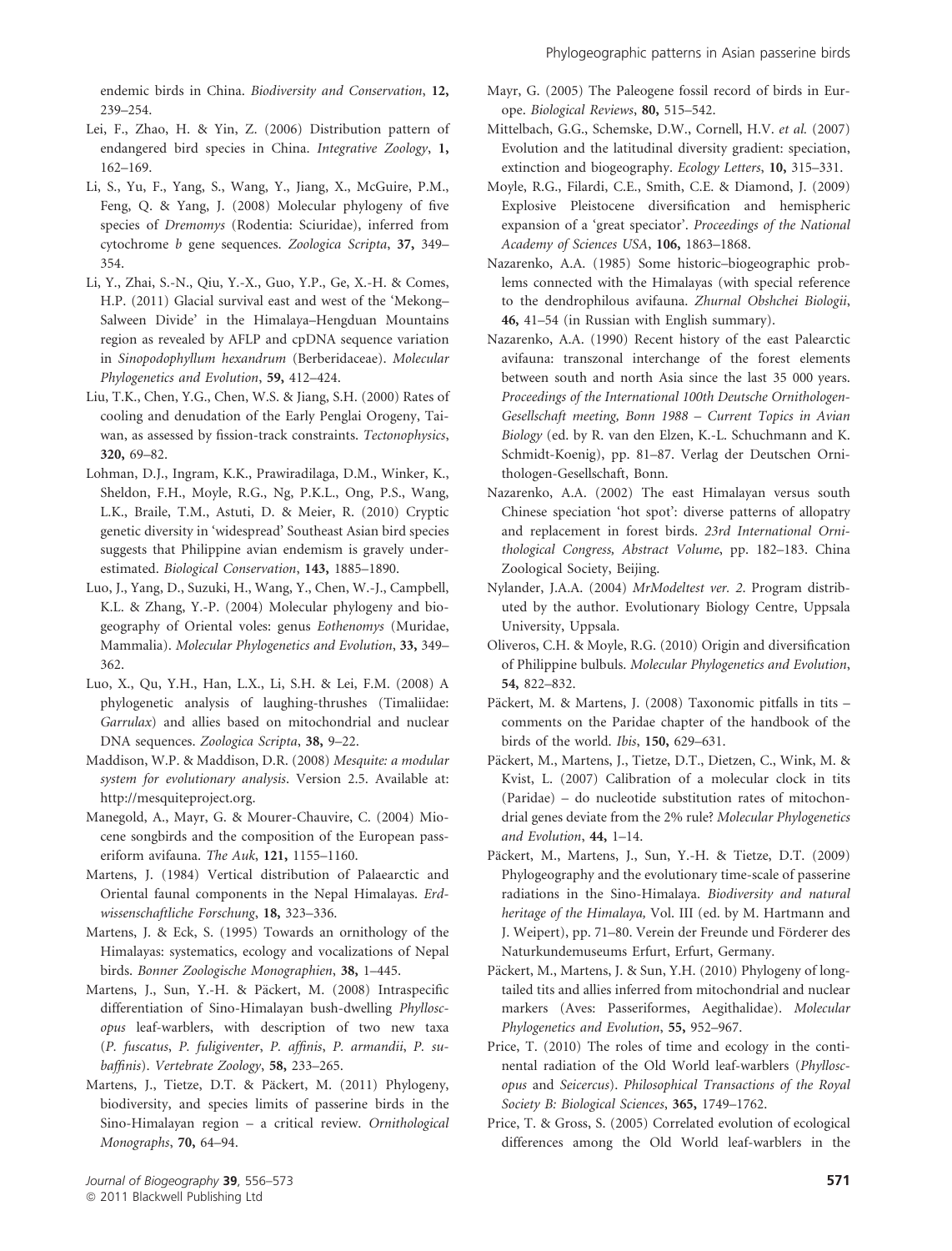breeding and nonbreeding seasons. Birds of two worlds: the ecology and evolution of migration (ed. by R. Greenberg and P. Marra), pp. 359–372. Johns Hopkins University Press, Baltimore, MD.

- Qiu, Y.-X., Fu, C.-X. & Comes, H.P. (2011) Plant molecular phylogeography in China and adjacent regions: tracing the genetic imprints of Quaternary climate and environmental change in the world's most diverse temperate flora. Molecular Phylogenetics and Evolution, 59, 225–244.
- Qu, Y., Lei, F., Zhang, R. & Lu, X. (2010) Comparative phylogeography of five avian species: implications for Pleistocene evolutionary history in the Qinghai–Tibetan plateau. Molecular Ecology, 19, 338–351.
- Rambaut, A. & Drummond, A.J. (2007) Tracer v1.4. Available at: http://beast.bio.ed.ac.uk/Tracer.
- Reddy, S. (2008) Systematics and biogeography of the shrikebabblers (Pteruthius): species limits, molecular phylogenetics, and diversification patterns across southern Asia. Molecular Phylogenetics and Evolution, 47, 54–72.
- Renner, S.C. & Rappole, J.H. (2011) Bird diversity, biogeographic patterns and endemism of the eastern Himalayas and southeastern sub-Himalayan mountains. Ornithological Monographs, 70, 153–166.
- Rheindt, F.E. (2006) Splits galore: the revolution in Asian leafwarbler systematics. BirdingASIA, 5, 25–39.
- Rheindt, F.E., Christidis, L., Cabanne, G.S., Miyaki, C. & Norman, J.A. (2009) The timing of Neotropical speciation dynamics: a reconstruction of Myiopagis flycatcher diversification using phylogenetic and paleogeographic data. Molecular Phylogenetics and Evolution, 53, 961–971.
- Rich, P.V., Hou, L.H., Ono, K. & Baird, R.F. (1986) A review of the fossil birds of China, Japan and Southeast Asia. Geobios, 19, 755–772.
- Roselaar, C.S., Sluys, R., Aliabadian, M. & Mekenkamp, P.G.M. (2007) Geographic patterns in the distribution of Palaearctic songbirds. Journal of Ornithology, 148, 271–280.
- Ruokonen, M. & Kvist, L. (2002) Structure and evolution of the avian mitochondrial control region. Molecular Phylogenetics and Evolution, 23, 422–432.
- Sangster, G. (2009) Increasing numbers of bird species result from taxonomic progress, not taxonomic inflation. Proceedings of the Royal Society B: Biological Sciences, 276, 3185– 3191.
- Sanmartín, I., Enghoff, H. & Ronquist, F. (2001) Patterns of animal dispersal, vicariance and diversification in the Holarctic. Biological Journal of the Linnean Society, 73, 345–390.
- Sheldon, F.H., Lohman, D.J., Lim, H.C., Zou, F., Goodman, S.M., Prawiradilaga, D.M., Winker, K., Braile, T.M. & Moyle, R.G. (2010) Phylogeography of the magpie-robin species complex (Aves: Turdidae: Copsychus) reveals a Philippine species, an interesting isolating barrier and unusual dispersal patterns in the Indian Ocean and Southeast Asia. Journal of Biogeography, 36, 1070–1083.
- Stattersfield, A.J., Crosby, M.J., Long, A.J. & Wege, D.C. (eds) (1998) Endemic Bird Areas of the world: priorities for biodiversity conservation. BirdLife International, Cambridge.
- Sun, X. & Wang, P. (2005) How old is the Asian monsoon system? – Palaeobotanical records from China. Palaeogeography, Palaeoclimatology, Palaeoecology, 222, 181–222.
- Vaurie, C. (1972) Tibet and its birds. H.F. & G. Witherby, London.
- Wang, L., Lü, H.Y., Wu, N.Q., Li, J., Pei, Y.P., Tong, G.B. & Peng, S.Z. (2006) Palynological evidence for late Miocene– Pliocene vegetation evolution recorded in the red clay sequence of the central Chinese Loess Plateau and implication for palaeoenvironmental change. Palaeogeography, Palaeoclimatology, Palaeoecology, 241, 118–128.
- Wangchuk, T., Inouye, D.W. & Hare, M.P. (2008) The emergence of an endangered species: evolution and phylogeny of the Trachypithecus geei of Bhutan. International Journal of Primatology, 29, 565–582.
- Weir, J.T. (2006) Divergent timing and patterns of species accumulation in lowland and highland neotropical birds. Evolution, 60, 842–855.
- Weir, J.T. & Schluter, D. (2004) Ice sheets promote speciation in boreal birds. Proceedings of the Royal Society B: Biological Sciences, 271, 1881–1887.
- Weir, J.T. & Schluter, D. (2007) The latitudinal gradient in recent speciation and extinction rates in birds and mammals. Science, 315, 1574–1576.
- Weir, J.T. & Schluter, D. (2008) Calibrating the avian molecular clock. Molecular Ecology, 17, 2321–2328.
- West, R.G. (1988) The record of the cold stage. Philosophical Transactions of the Royal Society B: Biological Sciences, 318, 505–522.
- Wikramanayake, E., Dinerstein, E., Loucks, C.J. & Primm, S. (eds) (2001) Terrestrial ecoregions of the Indo-Pacific: a conservation assessment (World Wildlife Fund Ecoregion Assessments). Island Press, Washington, DC.
- Woodruff, D.S. & Turner, L.M. (2009) The Indochinese– Sundaic zoogeographic transition: a description and analysis of terrestrial mammal species distributions. Journal of Biogeography, 36, 803–821.
- Xiang, Z.-F., Liang, X.-C., Huo, S. & Ma, S.-L. (2004) Quantitative analysis of land mammal zoogeographical regions in China and adjacent regions. Zoological Studies, 43, 142–160.
- Xiao, X.Y., Shen, J., Wang, S.M., Xiao, H.F. & Tong, G.B. (2007) Palynological evidence for vegetational and climatic changes from the HQ deep drilling core in Yunnan Province, China. Science in China, Series D – Earth Sciences, 50, 1189–1201.
- Yang, S., Dong, H. & Lei, F.M. (2009) Phylogeography of the regional fauna on the Tibetan Plateau: a review. Progress in Natural Science, 19, 789–799.
- Yu, F., Yu, F., McGuire, P.M., Kilpatrick, C.W., Pang, J., Wang, Y., Lu, S. & Woods, C.A. (2004) Molecular phylogeny and biogeography of woolly flying squirrels (Rodentia: Sciuridae) inferred from mitochondrial cytochrome b gene sequences. Molecular Phylogenetics and Evolution, 33, 735–744.
- Zheng, H., Powell, C. McA., Rea, D.K., Wang, J. & Wang, P. (2004) Late Miocene and mid-Pliocene enhancement of the